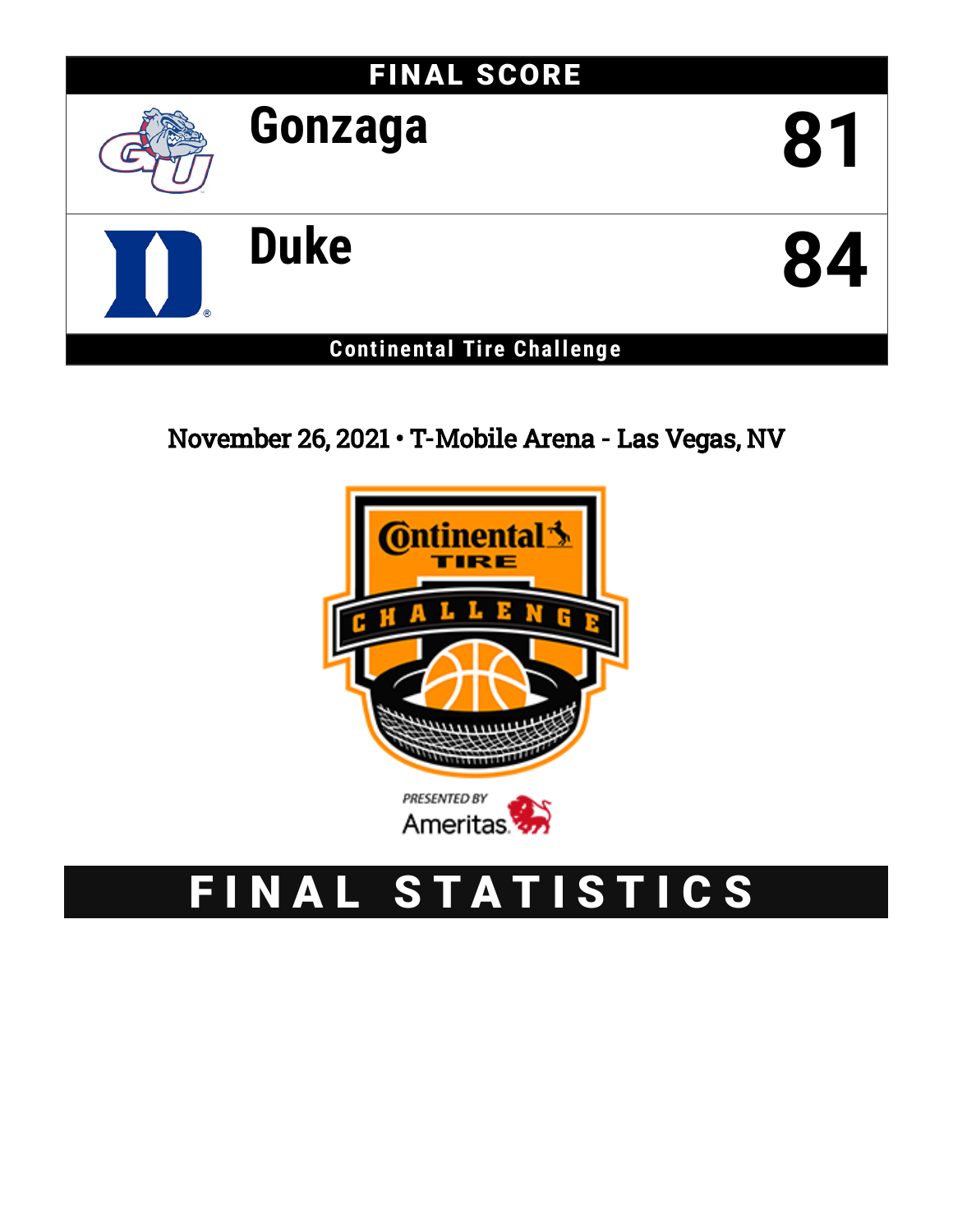#### **Official Box Score Gonzaga vs Duke Game Totals -- Final Statistics November 26, 2021 at T-Mobile Arena - Las Vegas, NV**



# **Gonzaga 81**

| No. | Plaver                | S  | <b>Pts</b>   | FG.      | 3FG      | FT       | ΟR | DR | TR       | PF | A            | TO | <b>B</b> lk | Stl | Min   | $+/-$ |
|-----|-----------------------|----|--------------|----------|----------|----------|----|----|----------|----|--------------|----|-------------|-----|-------|-------|
| 00  | STRAWTHER, JULIAN     | G  | 20           | $8 - 16$ | 3-7      | $1-2$    | 3  |    | 10       | 5  |              | 0  | 0           |     | 36    | 8     |
| 02  | TIMME, DREW           |    | 17           | $7 - 13$ | $0 - 1$  | $3 - 4$  | 0  | 5  | 5        | 4  | 5            | 5  | 0           | 0   | 27    | $-2$  |
| 03  | NEMBHARD, ANDREW      | G  | 6            | $2 - 7$  | $0 - 3$  | $2 - 3$  |    |    | 8        | 3  | 11           | 6  | 0           | 4   | 38    | $-3$  |
| 34  | <b>HOLMGREN, CHET</b> |    | 16           | $8 - 13$ | $0 - 3$  | $0-0$    | 3  | 4  |          | 3  | $\mathbf{0}$ | 3  | 3           | 0   | 29    | $-3$  |
| 45  | <b>BOLTON, RASIR</b>  | G  | 15           | $6 - 12$ | $3 - 7$  | $0-0$    | 0  | 6  | 6        | 3  | 2            |    |             | 0   | 33    | 4     |
| 10  | <b>SALLIS, HUNTER</b> | G  | $\mathbf{0}$ | $0-0$    | $0 - 0$  | $0 - 0$  | 0  |    |          | 2  | 0            | 0  | 0           | 0   | 4     | $-10$ |
| 11  | HICKMAN, NOLAN        | G  | 2            | 1-1      | $0 - 0$  | $0-0$    | 0  | 2  | 2        | 0  |              | 0  |             | 0   | 9     | -8    |
| 20  | PERRY, KADEN          | F. | $\Omega$     | $0 - 0$  | $0 - 0$  | $0 - 0$  | 0  | 0  | $\Omega$ | 0  | 0            | 0  | $\Omega$    | 0   | 4     | $-4$  |
| 22  | <b>WATSON, ANTON</b>  | F  | 5            | $2 - 2$  | $0 - 0$  | $1 - 2$  |    | 1  | 2        | 4  | 2            | 2  |             | 0   | 20    | 3     |
|     | <b>TEAM</b>           |    |              |          |          |          | 0  |    |          | 0  |              | 0  |             |     |       |       |
|     | <b>TOTALS</b>         |    | 81           | 34-64    | $6 - 21$ | $7 - 11$ | 8  | 34 | 42       | 24 | 22           | 17 | 4           |     | 5 200 |       |

| <b>Shooting By Period</b><br>Period | FG    | FG%   | 3FG      | 3FG%  | FТ    | FT%   |
|-------------------------------------|-------|-------|----------|-------|-------|-------|
| 1st Half                            | 17-33 | 52%   | 4-13     | 31%   | 4-6   | 67%   |
| 2nd Half                            | 17-31 | 55%   | $2 - 8$  | 25%   | $3-5$ | 60%   |
| Game                                | 34-64 | 53.1% | $6 - 21$ | 28.6% | 7-11  | 63.6% |

*Deadball Rebounds:* 2,0 *Last FG:* 2nd-00:02 *Biggest Run:* 7-0 *Largest lead:* By 4 at 2nd-08:41 *Technical Fouls:* None.

# **Duke 84**

| No.             | Player                    | S. | Pts      | FG       | 3FG     | FT        | OR       | DR       | TR            | PF             | A             | TO       | <b>B</b> lk | Stl      | Min    | $+/-$    |
|-----------------|---------------------------|----|----------|----------|---------|-----------|----------|----------|---------------|----------------|---------------|----------|-------------|----------|--------|----------|
| 00              | <b>MOORE JR., WENDELL</b> | F. | 20       | $6 - 10$ | $1 - 2$ | $7 - 10$  | 0        | 6        | 6             | 2              | 6             | 3        | $\Omega$    | 4        | 37     | 6        |
| 01              | <b>KEELS, TREVOR</b>      | G  | 6        | 2-11     | 1-5     | $1 - 4$   | $\Omega$ | 4        | 4             | 3              | 6             | 3        | $\Omega$    |          | 38     | 2        |
| 03              | ROACH, JEREMY             | G  | 9        | -3-13    | $0 - 4$ | $3 - 4$   |          |          | 2             | 0              | 1             | 0        | $\Omega$    | 0        | 34     | 6        |
| 05              | <b>BANCHERO, PAOLO</b>    |    | 21       | 8-17     | $3 - 8$ | $2 - 3$   |          | 4        | 5             | 2              | $\mathcal{P}$ |          | $\Omega$    |          | 30     | 13       |
| 15              | <b>WILLIAMS, MARK</b>     |    | 17       | 8-9      | $0 - 1$ | $1 - 2$   | 3        | 6        | 9             | 4              | $\Omega$      | $\Omega$ | 5           | 2        | 29     | 3        |
| 12 <sup>1</sup> | JOHN, THEO                | F. | 5        | $2 - 3$  | $0 - 0$ | $1 - 2$   |          |          | $\mathcal{P}$ | 3              | $\Omega$      | $\Omega$ | $\Omega$    |          | 11     | $\Omega$ |
| 13              | <b>BAKER, JOEY</b>        | F  | 6        | $2 - 3$  | $2 - 3$ | $0-0$     | 0        |          |               |                | $\Omega$      |          | 0           | 2        | 14     | -5       |
| 21              | <b>GRIFFIN, AJ</b>        | F  | $\Omega$ | $0 - 1$  | $0 - 0$ | $0 - 0$   | $\Omega$ | $\Omega$ | $\Omega$      | $\Omega$       | $\Omega$      | $\Omega$ | $\Omega$    | $\Omega$ | 6      | $-10$    |
|                 | <b>TEAM</b>               |    |          |          |         |           |          |          | 2             | $\overline{0}$ |               | 0        |             |          |        |          |
|                 | <b>TOTALS</b>             |    |          | 84 31-67 | $7-23$  | $15 - 25$ | 7        | 24       | 31            | 15             | 15            | 8        | 5           |          | 11 200 |          |

| Game                                | $31 - 67$ | 46.3% | 7-23     | 30.4% | $15 - 25$ | 60.0% |
|-------------------------------------|-----------|-------|----------|-------|-----------|-------|
| 2nd Half                            | 13-30     | 43%   | $3 - 11$ | 27%   | 10-16     | 63%   |
| 1st Half                            | 18-37     | 49%   | 4-12     | 33%   | 5-9       | 56%   |
| <b>Shooting By Period</b><br>Period | FG        | FG%   | 3FG      | 3FG%  | FТ        | FT%   |

*Deadball Rebounds:* 5,0 *Last FG:* 2nd-00:48 *Biggest Run:* 8-0 *Largest lead:* By 9 at 1st-08:35 *Technical Fouls:* None.

| Game Notes:                                                  | <b>Score</b>                             | 1st | 2 <sub>nd</sub> | тот | <b>Points</b> | Zag   | <b>Duk</b> |
|--------------------------------------------------------------|------------------------------------------|-----|-----------------|-----|---------------|-------|------------|
| Officials: Kipp Kissinger, Bert Smith, Michael<br>Greenstein | Zag                                      | 42  | 39              | 81  | In the Paint  | 52    | 42         |
| Attendance: 20389                                            | Duk                                      | 45  | 39              | 84  | Off Turns     |       | 23         |
|                                                              |                                          |     |                 |     | 2nd Chance    |       |            |
| Start Time: 10:42 PM ET<br>End Time: <b>12:48 AM ET</b>      | Zag led for 10:13. Duk led for 27:07.    |     |                 |     | Fast Break    |       | 15         |
| Game Duration: 2:06                                          | Game was tied for 2:41.<br>Times tied: 6 |     | Lead Changes: 9 |     | Bench         |       |            |
| Neutral Court:                                               |                                          |     |                 |     | Per Poss      | 1.080 | 1.091      |

| Bench    |                | 11             |
|----------|----------------|----------------|
| Per Poss | 1.080<br>38/75 | 1.091<br>39/77 |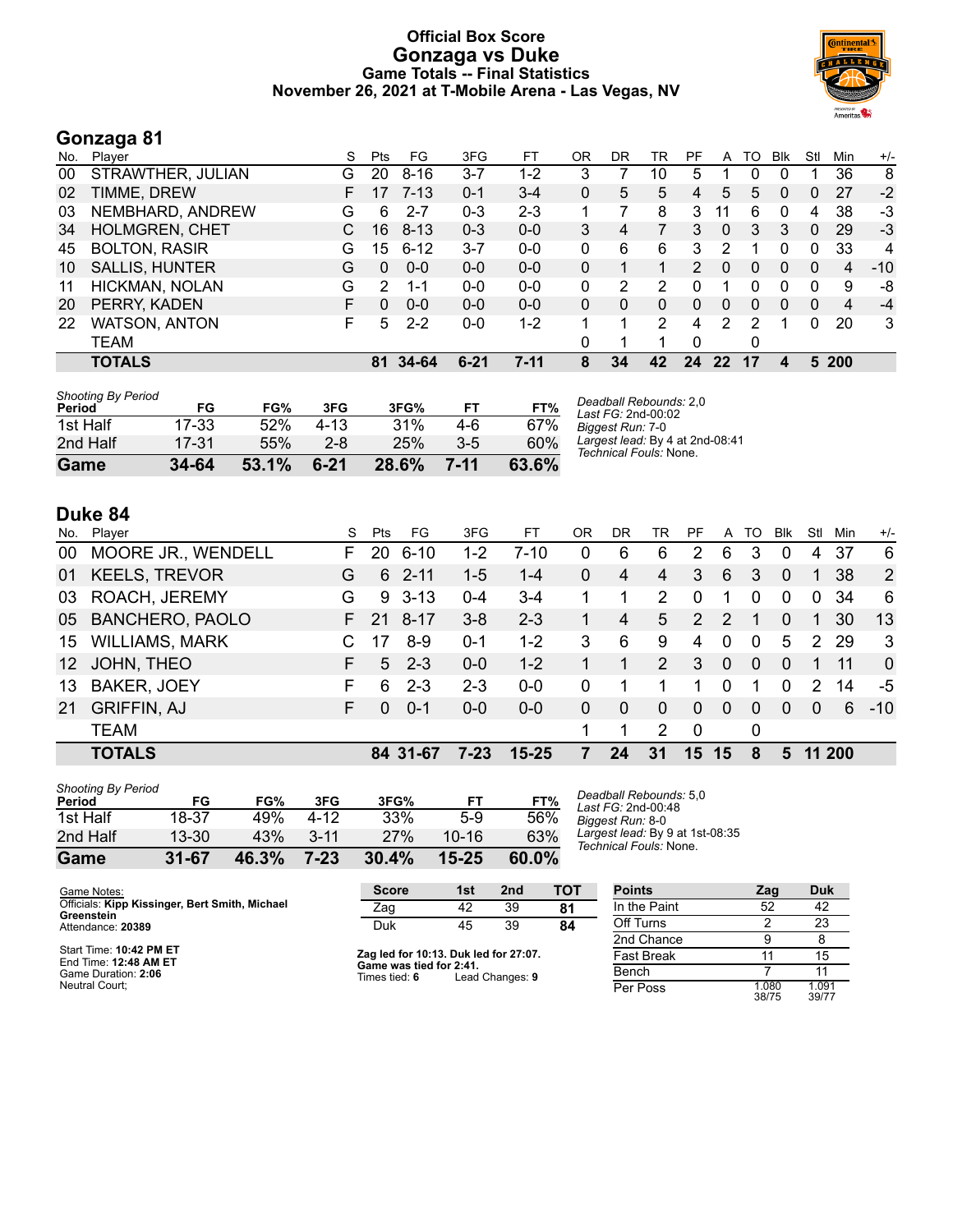#### **Official Box Score Gonzaga vs Duke First Half Statistics Only November 26, 2021 at T-Mobile Arena - Las Vegas, NV**



# **Gonzaga 42**

| No. | Player                | <sub>S</sub> | <b>Pts</b> | <b>FG</b> | 3FG      | <b>FT</b> | 0R | DR       | TR             | <b>PF</b>      | A       | TO       | <b>Blk</b> | Stl      | Min | $+/-$ |
|-----|-----------------------|--------------|------------|-----------|----------|-----------|----|----------|----------------|----------------|---------|----------|------------|----------|-----|-------|
| 00  | STRAWTHER, JULIAN     | G            | 10         | 4-9       | $1 - 4$  | $1 - 2$   |    | 4        | 5              |                | 0       | 0        |            | 0        | 18  | 2     |
| 02  | TIMME, DREW           |              | 9          | $4 - 7$   | $0 - 1$  | $1 - 2$   | 0  | 3        | 3              | $\overline{2}$ | 3       | 2        | 0          | 0        | 15  | $-3$  |
| 03  | NEMBHARD, ANDREW      | G            | 4          | $1 - 4$   | $0 - 2$  | $2 - 2$   |    | 4        | 5              | 2              | 5       | 2        |            |          | 18  | -3    |
| 34  | <b>HOLMGREN, CHET</b> | C.           | 6          | $3 - 5$   | $0 - 1$  | $0 - 0$   | 0  | 2        | $\overline{2}$ | 2              | 0       | 0        |            | 0        | 10  | $-3$  |
| 45  | <b>BOLTON, RASIR</b>  | G            | 13         | $5-8$     | $3-5$    | $0 - 0$   | 0  | 3        | 3              | 0              | 2       |          | 0          | 0        | 17  | 3     |
| 10  | <b>SALLIS, HUNTER</b> | G            | $\Omega$   | $0 - 0$   | $0 - 0$  | $0 - 0$   | 0  | 0        | 0              |                | 0       | 0        | 0          | 0        | 2   | $-5$  |
| 11  | HICKMAN, NOLAN        | G            | 0          | $0 - 0$   | $0 - 0$  | $0 - 0$   | 0  | $\Omega$ | 0              | 0              |         | 0        | 0          | 0        | 5   | -6    |
| 20  | PERRY, KADEN          | F.           | 0          | $0 - 0$   | $0 - 0$  | $0-0$     | 0  | $\Omega$ | $\Omega$       | 0              | 0       | $\Omega$ | 0          | $\Omega$ | 4   | $-4$  |
| 22  | <b>WATSON, ANTON</b>  | F            | 0          | $0 - 0$   | $0 - 0$  | $0 - 0$   |    | 1        | 2              | 2              | 1       | 1        | 0          | 0        | 11  | 4     |
|     | <b>TEAM</b>           |              |            |           |          |           | 0  | 0        | 0              | 0              |         | 0        |            |          |     |       |
|     | <b>TOTALS</b>         |              |            | 42 17-33  | $4 - 13$ | $4 - 6$   | 3  | 17       | 20             | 10             | $12 \,$ | 6        |            |          | 100 |       |

| <b>Shooting By Period</b><br>Period | FG    | FG%   | 3FG      | 3FG%  |      | FT%   | Deadball Rebounds: 2,0<br>Last FG Half: Zag 2nd-00:02 |
|-------------------------------------|-------|-------|----------|-------|------|-------|-------------------------------------------------------|
| 1st Half                            | 17-33 | 52%   | $4 - 13$ | 31%   | 4-6  | 67%   |                                                       |
| Game                                | 34-64 | 53.1% | $6 - 21$ | 28.6% | 7-11 | 63.6% |                                                       |

# **Duke 45**

| No.             | Player                    | S  | <b>Pts</b> | <b>FG</b> | 3FG      | <b>FT</b> | <b>OR</b> | <b>DR</b> | <b>TR</b> | PF            | A             | <b>TO</b> | <b>B</b> lk | Stl      | Min   | $+/-$    |
|-----------------|---------------------------|----|------------|-----------|----------|-----------|-----------|-----------|-----------|---------------|---------------|-----------|-------------|----------|-------|----------|
| 00              | <b>MOORE JR., WENDELL</b> | F  | 4          | $2 - 3$   | $0 - 0$  | $0 - 2$   | 0         | 3         | 3         | 0             | 3             | 0         | 0           |          | 18    | 6        |
| 01              | <b>KEELS, TREVOR</b>      | G  | 5          | $2 - 5$   | $1 - 2$  | $0 - 0$   | $\Omega$  | 3         | 3         |               | 5             |           | $\Omega$    | $\Omega$ | 18    | 2        |
| 03              | ROACH, JEREMY             | G  | 4          | $1 - 8$   | $0 - 2$  | $2 - 2$   | 0         |           |           | 0             | $\Omega$      | 0         | $\Omega$    | $\Omega$ | 19    | 6        |
| 05              | <b>BANCHERO, PAOLO</b>    | F. | 20         | $8 - 13$  | $3-6$    | $1 - 1$   | $\Omega$  | 4         | 4         | $\mathcal{P}$ | $\mathcal{P}$ |           | $\Omega$    |          | 17    | 10       |
| 15              | <b>WILLIAMS, MARK</b>     |    | 11         | $5-6$     | $0 - 1$  | $1 - 2$   |           | 2         | 3         |               | $\Omega$      | 0         | 5           |          | 14    | $\Omega$ |
| 12 <sup>1</sup> | JOHN, THEO                | F  | 1          | $0 - 1$   | $0 - 0$  | $1 - 2$   |           | $\Omega$  | 1         | 2             | $\Omega$      | $\Omega$  | $\Omega$    | 1        | 6     | 3        |
| 13              | <b>BAKER, JOEY</b>        | F  | 0          | $0 - 1$   | $0 - 1$  | $0-0$     | 0         | 0         | $\Omega$  | 1             | $\Omega$      | 0         | 0           | 0        | 5     | -5       |
| 21              | <b>GRIFFIN, AJ</b>        | F. | $\Omega$   | $0 - 0$   | $0 - 0$  | $0 - 0$   | $\Omega$  | $\Omega$  | $\Omega$  | $\Omega$      | $\Omega$      | $\Omega$  | $\Omega$    | $\Omega$ | 3     | $-7$     |
|                 | <b>TEAM</b>               |    |            |           |          |           | 1         |           | 2         | $\Omega$      |               | 0         |             |          |       |          |
|                 | <b>TOTALS</b>             |    |            | 45 18-37  | $4 - 12$ | $5-9$     | 3         | 14        | 17        | 7             | 10            | 2         | 5           |          | 4 100 |          |

| <b>Shooting By Period</b><br>Period | FG        | FG%   | 3FG    | 3FG%  | FТ        | FT%   |
|-------------------------------------|-----------|-------|--------|-------|-----------|-------|
| 1st Half                            | 18-37     | 49%   | 4-12   | 33%   | 5-9       | 56%   |
| Game                                | $31 - 67$ | 46.3% | $7-23$ | 30.4% | $15 - 25$ | 60.0% |

*Deadball Rebounds:* 5,0 *Last FG Half:* Duk 2nd-00:48

| Game Notes:                                                  | <b>Score</b> | 1st | 2 <sub>nd</sub> | <b>TOT</b> | <b>Points (This Period)</b> | Zag  | Duk                      |
|--------------------------------------------------------------|--------------|-----|-----------------|------------|-----------------------------|------|--------------------------|
| Officials: Kipp Kissinger, Bert Smith, Michael<br>Greenstein | Zag          | 42  | 39              | 81         | In the Paint                |      | 24                       |
| Attendance: 20389                                            | Duk          | 45  | 39              | 84         | Off Turns                   |      |                          |
|                                                              |              |     |                 |            | 2nd Chance                  |      |                          |
| Start Time: 10:42 PM ET<br>End Time: 12:48 AM ET             |              |     |                 |            | <b>Fast Break</b>           |      |                          |
| Game Duration: 2:06                                          |              |     |                 |            | Bench                       |      |                          |
| Neutral Court:                                               |              |     |                 |            | Per Poss                    | .105 | 1.125<br>$10100 - 01110$ |

| in the Paint | 24          | 24          |
|--------------|-------------|-------------|
| Off Turns    |             |             |
| 2nd Chance   | 3           | З           |
| Fast Break   | 2           | 9           |
| Bench        |             |             |
| Per Poss     | 19/38 21/40 | 1.105 1.125 |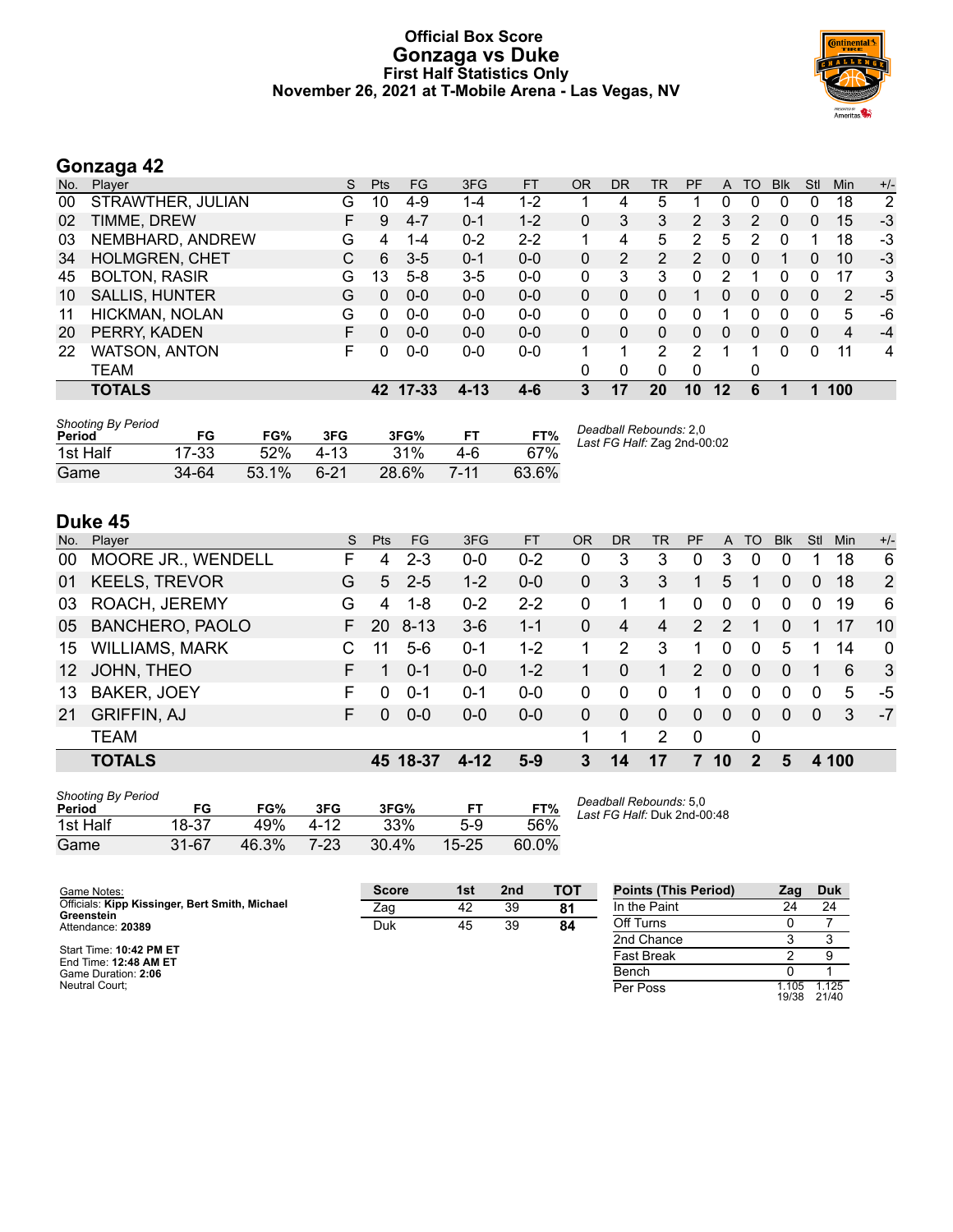### **Official Play-By-Play Gonzaga vs Duke First Half November 26, 2021 at T-Mobile Arena - Las Vegas, NV**



#### **Period 1**

<mark>Starters:</mark><br>Gonzaga: 0 STRAWTHER,JULIAN (G); 2 TIMME,DREW (F); 3 NEMBHARD,ANDREW (G); 34 HOLMGREN,CHET (C); 45 BOLTON,RASIR (G);<br>Duke: 0 MOORE JR.,WENDELL (F); 1 KEELS,TREVOR (G); 3 ROACH,JEREMY (G); 5 BANCHERO,PAOLO (F);

| Time           | <b>VISITORS: Gonzaga</b>                | <b>Score</b> | <b>Margin</b>  | <b>HOME: Duke</b>                      |
|----------------|-----------------------------------------|--------------|----------------|----------------------------------------|
| 19:38          |                                         |              |                | MISSED LAYUP by BANCHERO, PAOLO        |
| 19:34          | REBOUND (DEF) by STRAWTHER, JULIAN      |              |                |                                        |
| 19:22          | MISSED JUMPER by NEMBHARD, ANDREW       |              |                |                                        |
| 19:17          |                                         |              |                | REBOUND (DEF) by WILLIAMS, MARK        |
| 19:14          |                                         |              |                | MISSED JUMPER by ROACH, JEREMY         |
| 19:10<br>19:02 | REBOUND (DEF) by STRAWTHER, JULIAN      |              |                | FOUL (PERSONAL) by KEELS, TREVOR       |
| 19:02          | GOOD! FT by NEMBHARD, ANDREW            | $0 - 1$      | V <sub>1</sub> |                                        |
| 19:02          | GOOD! FT by NEMBHARD, ANDREW            | $0 - 2$      | V <sub>2</sub> |                                        |
| 18:50          | FOUL (PERSONAL) by TIMME, DREW          |              |                |                                        |
| 18:50          |                                         |              |                | MISSED FT by MOORE JR., WENDELL        |
| 18:50          |                                         |              |                | REBOUND (OFF) by TEAM                  |
| 18:50          |                                         |              |                | MISSED FT by MOORE JR., WENDELL        |
| 18:50          | REBOUND (DEF) by TIMME, DREW            |              |                |                                        |
| 18:41          | GOOD! LAYUP by TIMME, DREW              | $0 - 4$      | V <sub>4</sub> |                                        |
| 18:41          | ASSIST by BOLTON, RASIR                 |              |                |                                        |
| 18:26          |                                         | $2 - 4$      | V <sub>2</sub> | GOOD! JUMPER by BANCHERO, PAOLO        |
| 18:15<br>18:15 | MISSED LAYUP by HOLMGREN, CHET          |              |                | BLOCK by WILLIAMS, MARK                |
| 18:08          |                                         |              |                | REBOUND (DEF) by KEELS, TREVOR         |
| 18:08          |                                         | $4 - 4$      | T              | GOOD! LAYUP by WILLIAMS, MARK          |
| 18:08          |                                         |              |                | ASSIST by KEELS, TREVOR                |
| 18:01          | GOOD! LAYUP by HOLMGREN, CHET [PNT]     | $4-6$        | V <sub>2</sub> |                                        |
| 18:01          | ASSIST by NEMBHARD, ANDREW              |              |                |                                        |
| 17:31          |                                         | $7-6$        | H <sub>1</sub> | GOOD! 3PTR by KEELS, TREVOR            |
| 17:31          |                                         |              |                | ASSIST by MOORE JR., WENDELL           |
| 17:17          | MISSED 3PTR by TIMME, DREW              |              |                |                                        |
| 17:13          |                                         |              |                | REBOUND (DEF) by MOORE JR., WENDELL    |
| 17:07          |                                         | $9-6$        | H <sub>3</sub> | GOOD! DUNK by WILLIAMS, MARK           |
| 17:07          |                                         |              |                | ASSIST by KEELS, TREVOR                |
| 16:59<br>16:48 | TURNOVER (LOSTBALL) by NEMBHARD, ANDREW |              |                | TURNOVER (TRAVEL) by KEELS, TREVOR     |
| 16:42          | MISSED 3PTR by BOLTON, RASIR            |              |                |                                        |
| 16:38          |                                         |              |                | REBOUND (DEF) by BANCHERO, PAOLO       |
| 16:33          | FOUL (PERSONAL) by HOLMGREN, CHET       |              |                |                                        |
| 16:22          |                                         |              |                | MISSED 3PTR by WILLIAMS, MARK          |
| 16:17          | REBOUND (DEF) by NEMBHARD, ANDREW       |              |                |                                        |
| 16:15          | GOOD! LAYUP by BOLTON, RASIR [FB]       | $9-8$        | H <sub>1</sub> |                                        |
| 16:15          | ASSIST by NEMBHARD, ANDREW              |              |                |                                        |
| 16:08          |                                         |              |                | MISSED JUMPER by KEELS, TREVOR         |
| 16:04          | REBOUND (DEF) by HOLMGREN, CHET         |              |                |                                        |
| 15:41<br>15:36 | MISSED 3PTR by STRAWTHER, JULIAN        |              |                | REBOUND (DEF) by ROACH, JEREMY         |
| 15:36          | FOUL (PERSONAL) by STRAWTHER, JULIAN    |              |                |                                        |
| 15:36          |                                         |              |                |                                        |
| 15:36          |                                         |              |                | SUB OUT: WILLIAMS, MARK                |
| 15:36          |                                         |              |                | SUB IN: JOHN, THEO                     |
| 15:36          | SUB OUT: TIMME, DREW                    |              |                |                                        |
| 15:36          | SUB IN: WATSON, ANTON                   |              |                |                                        |
| 15:19          |                                         | $11 - 8$     | $H_3$          | GOOD! LAYUP by ROACH, JEREMY           |
| 15:06          | MISSED 3PTR by HOLMGREN, CHET           |              |                |                                        |
| 15:03          |                                         |              |                | REBOUND (DEF) by MOORE JR., WENDELL    |
| 14:59          |                                         | $13 - 8$     | H <sub>5</sub> | GOOD! LAYUP by MOORE JR., WENDELL [FB] |
| 14:46          | GOOD! LAYUP by STRAWTHER, JULIAN [PNT]  | $13 - 10$    | $H_3$          |                                        |
| 14:46<br>14:13 | ASSIST by BOLTON, RASIR                 |              |                | MISSED JUMPER by ROACH, JEREMY         |
| 14:06          |                                         |              |                | REBOUND (OFF) by JOHN, THEO            |
| 14:05          | FOUL (PERSONAL) by WATSON, ANTON        |              |                |                                        |
| 14:05          |                                         |              |                | MISSED FT by JOHN, THEO                |
| 14:05          |                                         |              |                | REBOUND (OFF) by TEAM                  |
| 14:05          |                                         |              |                | SUB OUT: KEELS, TREVOR                 |
| 14:05          |                                         |              |                | SUB IN: BAKER, JOEY                    |
| 14:05          |                                         | $14 - 10$    | H <sub>4</sub> | GOOD! FT by JOHN, THEO                 |
| 13:48          |                                         |              |                | FOUL (PERSONAL) by BANCHERO, PAOLO     |
| 13:41          |                                         |              |                | FOUL (PERSONAL) by JOHN, THEO          |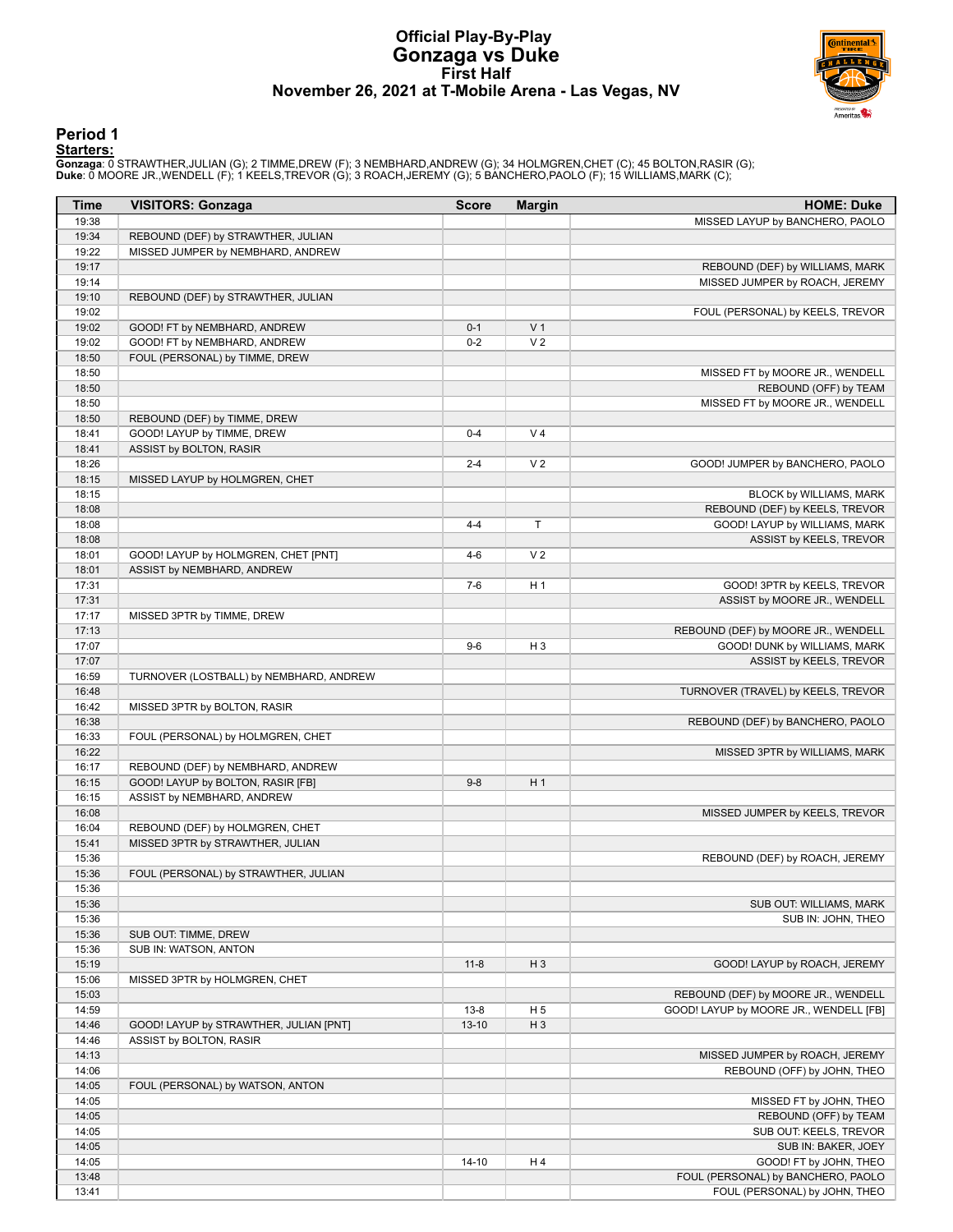| Time           | <b>VISITORS: Gonzaga</b>                                               | <b>Score</b> | <b>Margin</b>  | <b>HOME: Duke</b>                                   |
|----------------|------------------------------------------------------------------------|--------------|----------------|-----------------------------------------------------|
| 13:28          | MISSED 3PTR by BOLTON, RASIR                                           |              |                |                                                     |
| 13:23<br>13:22 | REBOUND (OFF) by NEMBHARD, ANDREW<br>MISSED 3PTR by STRAWTHER, JULIAN  |              |                |                                                     |
| 13:17          |                                                                        |              |                | REBOUND (DEF) by MOORE JR., WENDELL                 |
| 13:13          |                                                                        | $17-10$      | H <sub>7</sub> | GOOD! 3PTR by BANCHERO, PAOLO                       |
| 13:13          |                                                                        |              |                | ASSIST by MOORE JR., WENDELL                        |
| 12:58          | TURNOVER (LOSTBALL) by WATSON, ANTON                                   |              |                |                                                     |
| 12:58          |                                                                        |              |                | STEAL by MOORE JR., WENDELL                         |
| 12:53          |                                                                        |              |                | MISSED DUNK by MOORE JR., WENDELL                   |
| 12:49          | REBOUND (DEF) by NEMBHARD, ANDREW                                      |              |                |                                                     |
| 12:43          | GOOD! 3PTR by BOLTON, RASIR                                            | $17-13$      | H4             |                                                     |
| 12:22<br>12:19 | REBOUND (DEF) by STRAWTHER, JULIAN                                     |              |                | MISSED JUMPER by BANCHERO, PAOLO                    |
| 12:15          |                                                                        |              |                | SUB OUT: ROACH, JEREMY                              |
| 12:15          |                                                                        |              |                | SUB IN: KEELS, TREVOR                               |
| 12:15          | SUB OUT: HOLMGREN, CHET                                                |              |                |                                                     |
| 12:15          | SUB IN: TIMME, DREW                                                    |              |                |                                                     |
| 12:15          |                                                                        |              |                | SUB OUT: BANCHERO, PAOLO                            |
| 12:15          |                                                                        |              |                | SUB IN: GRIFFIN, AJ                                 |
| 12:03          | TURNOVER (LOSTBALL) by NEMBHARD, ANDREW                                |              |                |                                                     |
| 12:03<br>11:58 |                                                                        |              |                | STEAL by JOHN, THEO<br>MISSED 3PTR by KEELS, TREVOR |
| 11:51          | REBOUND (DEF) by BOLTON, RASIR                                         |              |                |                                                     |
| 11:48          |                                                                        |              |                |                                                     |
| 11:48          |                                                                        |              |                | SUB OUT: JOHN, THEO                                 |
| 11:48          |                                                                        |              |                | SUB IN: WILLIAMS, MARK                              |
| 11:48          | SUB OUT: STRAWTHER, JULIAN                                             |              |                |                                                     |
| 11:48          | SUB IN: SALLIS, HUNTER                                                 |              |                |                                                     |
| 11:46<br>11:46 | GOOD! 3PTR by BOLTON, RASIR<br>ASSIST by NEMBHARD, ANDREW              | $17-16$      | H <sub>1</sub> |                                                     |
| 11:23          | FOUL (PERSONAL) by WATSON, ANTON                                       |              |                |                                                     |
| 11:23          |                                                                        |              |                | SUB OUT: BAKER, JOEY                                |
| 11:23          |                                                                        |              |                | SUB OUT: GRIFFIN, AJ                                |
| 11:23          |                                                                        |              |                | SUB IN: ROACH, JEREMY                               |
| 11:23          |                                                                        |              |                | SUB IN: BANCHERO, PAOLO                             |
| 11:23<br>11:23 | SUB OUT: WATSON, ANTON<br>SUB OUT: BOLTON, RASIR                       |              |                |                                                     |
| 11:23          | SUB IN: HICKMAN, NOLAN                                                 |              |                |                                                     |
| 11:23          | SUB IN: HOLMGREN, CHET                                                 |              |                |                                                     |
| 11:12          |                                                                        |              |                | MISSED LAYUP by ROACH, JEREMY                       |
| 11:12          | BLOCK by HOLMGREN, CHET                                                |              |                |                                                     |
| 11:06          |                                                                        |              |                | REBOUND (OFF) by WILLIAMS, MARK                     |
| 11:05<br>11:01 | REBOUND (DEF) by HOLMGREN, CHET                                        |              |                | MISSED 3PTR by BANCHERO, PAOLO                      |
| 10:48          | MISSED 3PTR by NEMBHARD, ANDREW                                        |              |                |                                                     |
| 10:44          |                                                                        |              |                | REBOUND (DEF) by KEELS, TREVOR                      |
| 10:36          | FOUL (PERSONAL) by SALLIS, HUNTER                                      |              |                |                                                     |
| 10:36          |                                                                        | 19-16        | H <sub>3</sub> | GOOD! LAYUP by BANCHERO, PAOLO                      |
| 10:36          |                                                                        |              |                | ASSIST by MOORE JR., WENDELL                        |
| 10:34<br>10:32 | GOOD! DUNK by HOLMGREN, CHET [PNT]                                     | 19-18        | H <sub>1</sub> | FOUL (PERSONAL) by WILLIAMS, MARK                   |
| 10:32          | ASSIST by HICKMAN, NOLAN                                               |              |                |                                                     |
| 10:23          |                                                                        | $21 - 18$    | $H_3$          | GOOD! LAYUP by BANCHERO, PAOLO                      |
| 10:23          | FOUL (PERSONAL) by HOLMGREN, CHET                                      |              |                |                                                     |
| 10:23          | SUB OUT: HOLMGREN, CHET                                                |              |                |                                                     |
| 10:23          | SUB IN: PERRY, KADEN                                                   |              |                |                                                     |
| 10:23          |                                                                        | $22 - 18$    | H4             | GOOD! FT by BANCHERO, PAOLO                         |
| 09:58<br>09:54 | MISSED LAYUP by TIMME, DREW                                            |              |                | REBOUND (DEF) by BANCHERO, PAOLO                    |
| 09:52          |                                                                        | $24 - 18$    | H <sub>6</sub> | GOOD! DUNK by WILLIAMS, MARK [FB]                   |
| 09:52          |                                                                        |              |                | ASSIST by BANCHERO, PAOLO                           |
| 09:33          | MISSED 3PTR by NEMBHARD, ANDREW                                        |              |                |                                                     |
| 09:29          |                                                                        |              |                | REBOUND (DEF) by KEELS, TREVOR                      |
| 09:26          |                                                                        | $27-18$      | H9             | GOOD! 3PTR by BANCHERO, PAOLO [FB]                  |
| 09:26<br>09:20 | TIMEOUT 30SEC                                                          |              |                | ASSIST by KEELS, TREVOR                             |
| 09:20          | SUB OUT: SALLIS, HUNTER                                                |              |                |                                                     |
| 09:20          | SUB IN: STRAWTHER, JULIAN                                              |              |                |                                                     |
| 09:13          | GOOD! LAYUP by STRAWTHER, JULIAN [PNT]                                 | 27-20        | H <sub>7</sub> |                                                     |
| 08:53          |                                                                        |              |                | MISSED 3PTR by BANCHERO, PAOLO                      |
| 08:49<br>08:43 | REBOUND (DEF) by NEMBHARD, ANDREW<br>TURNOVER (BADPASS) by TIMME, DREW |              |                |                                                     |
| 08:43          |                                                                        |              |                | STEAL by WILLIAMS, MARK                             |
| 08:35          | FOUL (PERSONAL) by NEMBHARD, ANDREW                                    |              |                |                                                     |
| 08:35          |                                                                        |              |                | SUB OUT: WILLIAMS, MARK                             |
| 08:35          |                                                                        |              |                | SUB IN: JOHN, THEO                                  |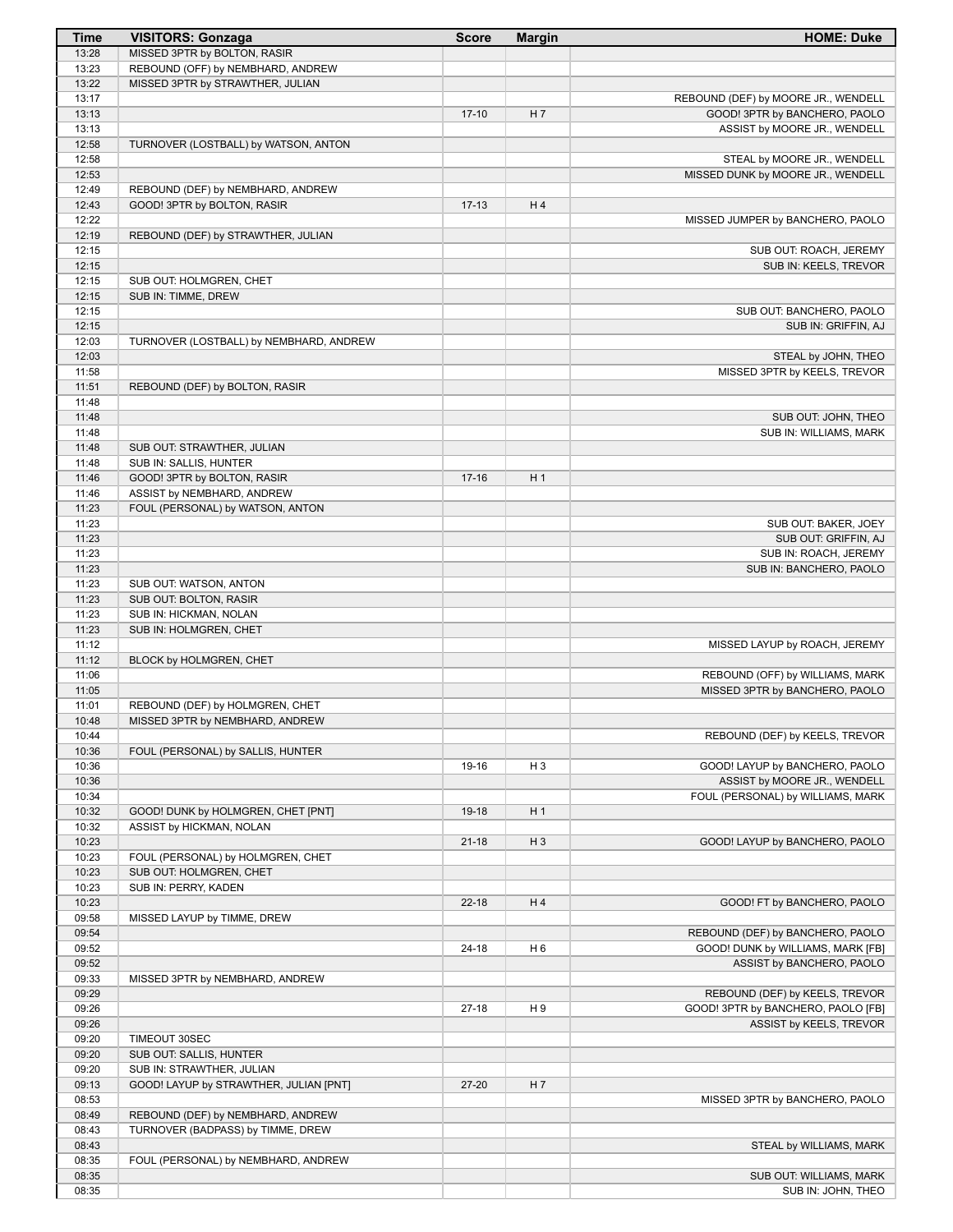| <b>Time</b>    | <b>VISITORS: Gonzaga</b>                | <b>Score</b> | <b>Margin</b>  | <b>HOME: Duke</b>                      |
|----------------|-----------------------------------------|--------------|----------------|----------------------------------------|
| 08:35          | SUB OUT: NEMBHARD, ANDREW               |              |                |                                        |
| 08:35          | SUB IN: BOLTON, RASIR                   |              |                |                                        |
| 08:35          |                                         | 28-20        | H <sub>8</sub> | GOOD! FT by ROACH, JEREMY [FB]         |
| 08:35          |                                         | 29-20        | H9             | GOOD! FT by ROACH, JEREMY [FB]         |
| 08:25          | GOOD! 3PTR by BOLTON, RASIR             | 29-23        | H <sub>6</sub> |                                        |
| 08:25          | ASSIST by TIMME, DREW                   |              |                |                                        |
| 08:11          |                                         | $31 - 23$    | H <sub>8</sub> | GOOD! DUNK by BANCHERO, PAOLO          |
| 07:59          | GOOD! LAYUP by TIMME, DREW [PNT]        | 31-25        | H <sub>6</sub> |                                        |
| 07:42          |                                         |              |                | MISSED LAYUP by JOHN, THEO             |
| 07:38          | REBOUND (DEF) by TIMME, DREW            |              |                |                                        |
| 07:33          | GOOD! JUMPER by STRAWTHER, JULIAN [PNT] | $31 - 27$    | H4             |                                        |
| 07:33          | ASSIST by TIMME, DREW                   |              |                |                                        |
| 07:15          |                                         |              |                | MISSED 3PTR by BANCHERO, PAOLO         |
| 07:11          | REBOUND (DEF) by BOLTON, RASIR          |              |                |                                        |
| 07:09          | TURNOVER (BADPASS) by BOLTON, RASIR     |              |                |                                        |
| 07:09          |                                         |              |                | STEAL by BANCHERO, PAOLO               |
| 06:53          |                                         | 34-27        | H7             | GOOD! 3PTR by BANCHERO, PAOLO          |
| 06:53          |                                         |              |                | ASSIST by KEELS, TREVOR                |
| 06:35          |                                         |              |                | FOUL (PERSONAL) by JOHN, THEO          |
| 06:35          |                                         |              |                |                                        |
| 06:35          |                                         |              |                | SUB OUT: MOORE JR., WENDELL            |
| 06:35          |                                         |              |                | SUB OUT: JOHN, THEO                    |
| 06:35          |                                         |              |                | SUB IN: BAKER, JOEY                    |
| 06:35          |                                         |              |                | SUB IN: WILLIAMS, MARK                 |
| 06:35          | SUB OUT: HICKMAN, NOLAN                 |              |                |                                        |
| 06:35          | SUB OUT: PERRY, KADEN                   |              |                |                                        |
| 06:35          | SUB IN: NEMBHARD, ANDREW                |              |                |                                        |
| 06:35          | SUB IN: WATSON, ANTON                   |              |                |                                        |
| 06:35          |                                         |              |                |                                        |
|                | MISSED FT by TIMME, DREW                |              |                |                                        |
| 06:35<br>06:35 | REBOUND (OFF) by TEAM                   | 34-28        | H <sub>6</sub> |                                        |
|                | GOOD! FT by TIMME, DREW                 |              |                |                                        |
| 06:08          |                                         | 36-28        | H <sub>8</sub> | GOOD! DUNK by WILLIAMS, MARK           |
| 06:08          |                                         |              |                | ASSIST by KEELS, TREVOR                |
| 05:57          | MISSED LAYUP by TIMME, DREW             |              |                |                                        |
| 05:57          |                                         |              |                | BLOCK by WILLIAMS, MARK                |
| 05:50          |                                         |              |                | REBOUND (DEF) by BANCHERO, PAOLO       |
| 05:47          |                                         |              |                | MISSED 3PTR by BAKER, JOEY             |
| 05:44          | REBOUND (DEF) by STRAWTHER, JULIAN      |              |                |                                        |
| 05:40          |                                         |              |                | FOUL (PERSONAL) by BAKER, JOEY         |
| 05:30          | GOOD! LAYUP by TIMME, DREW [PNT]        | 36-30        | H <sub>6</sub> |                                        |
| 05:15          |                                         |              |                | MISSED 3PTR by ROACH, JEREMY           |
| 05:11          | REBOUND (DEF) by BOLTON, RASIR          |              |                |                                        |
| 05:06          | MISSED LAYUP by BOLTON, RASIR           |              |                |                                        |
| 05:06          |                                         |              |                | <b>BLOCK by WILLIAMS, MARK</b>         |
| 05:01          | REBOUND (OFF) by WATSON, ANTON          |              |                |                                        |
| 04:59          | GOOD! LAYUP by NEMBHARD, ANDREW         | 36-32        | H4             |                                        |
| 04:59          | ASSIST by TIMME, DREW                   |              |                |                                        |
| 04:37          |                                         |              |                | TURNOVER (LOSTBALL) by BANCHERO, PAOLO |
| 04:37          | STEAL by NEMBHARD, ANDREW               |              |                |                                        |
| 04:29          | MISSED 3PTR by STRAWTHER, JULIAN        |              |                |                                        |
| 04:21          |                                         |              |                | REBOUND (DEF) by WILLIAMS, MARK        |
| 04:09          |                                         |              |                | MISSED JUMPER by ROACH, JEREMY         |
| 04:06          |                                         |              |                | REBOUND (OFF) by TEAM                  |
| 04:06          |                                         |              |                | SUB OUT: BAKER, JOEY                   |
| 04:06          |                                         |              |                | SUB IN: MOORE JR., WENDELL             |
| 04:00          |                                         | 38-32        | H <sub>6</sub> | GOOD! LAYUP by MOORE JR., WENDELL      |
| 03:52          | MISSED LAYUP by STRAWTHER, JULIAN       |              |                |                                        |
| 03:52          |                                         |              |                | BLOCK by WILLIAMS, MARK                |
| 03:47          |                                         |              |                | REBOUND (DEF) by BANCHERO, PAOLO       |
| 03:41          |                                         | 40-32        | H <sub>8</sub> | GOOD! JUMPER by BANCHERO, PAOLO        |
| 03:21          | GOOD! LAYUP by BOLTON, RASIR [PNT]      | 40-34        | H <sub>6</sub> |                                        |
| 03:21          | ASSIST by WATSON, ANTON                 |              |                |                                        |
| 03:15          |                                         |              |                | TIMEOUT 30SEC                          |
| 03:15          |                                         |              |                |                                        |
| 02:58          |                                         | 42-34        | H <sub>8</sub> | GOOD! JUMPER by WILLIAMS, MARK [PNT]   |
| 02:58          |                                         |              |                | ASSIST by BANCHERO, PAOLO              |
| 02:34          | MISSED LAYUP by STRAWTHER, JULIAN       |              |                |                                        |
| 02:34          |                                         |              |                | BLOCK by WILLIAMS, MARK                |
| 02:34          | REBOUND (OFF) by STRAWTHER, JULIAN      |              |                |                                        |
| 02:34          |                                         |              |                | FOUL (PERSONAL) by BANCHERO, PAOLO     |
|                |                                         |              |                |                                        |
| 02:34          | GOOD! FT by STRAWTHER, JULIAN           | 42-35        | H7             |                                        |
| 02:34          |                                         |              |                | SUB OUT: BANCHERO, PAOLO               |
| 02:34          |                                         |              |                | SUB IN: GRIFFIN, AJ                    |
| 02:34          | MISSED FT by STRAWTHER, JULIAN          |              |                |                                        |
| 02:30          |                                         |              |                | REBOUND (DEF) by TEAM                  |
| 02:10          | FOUL (PERSONAL) by NEMBHARD, ANDREW     |              |                |                                        |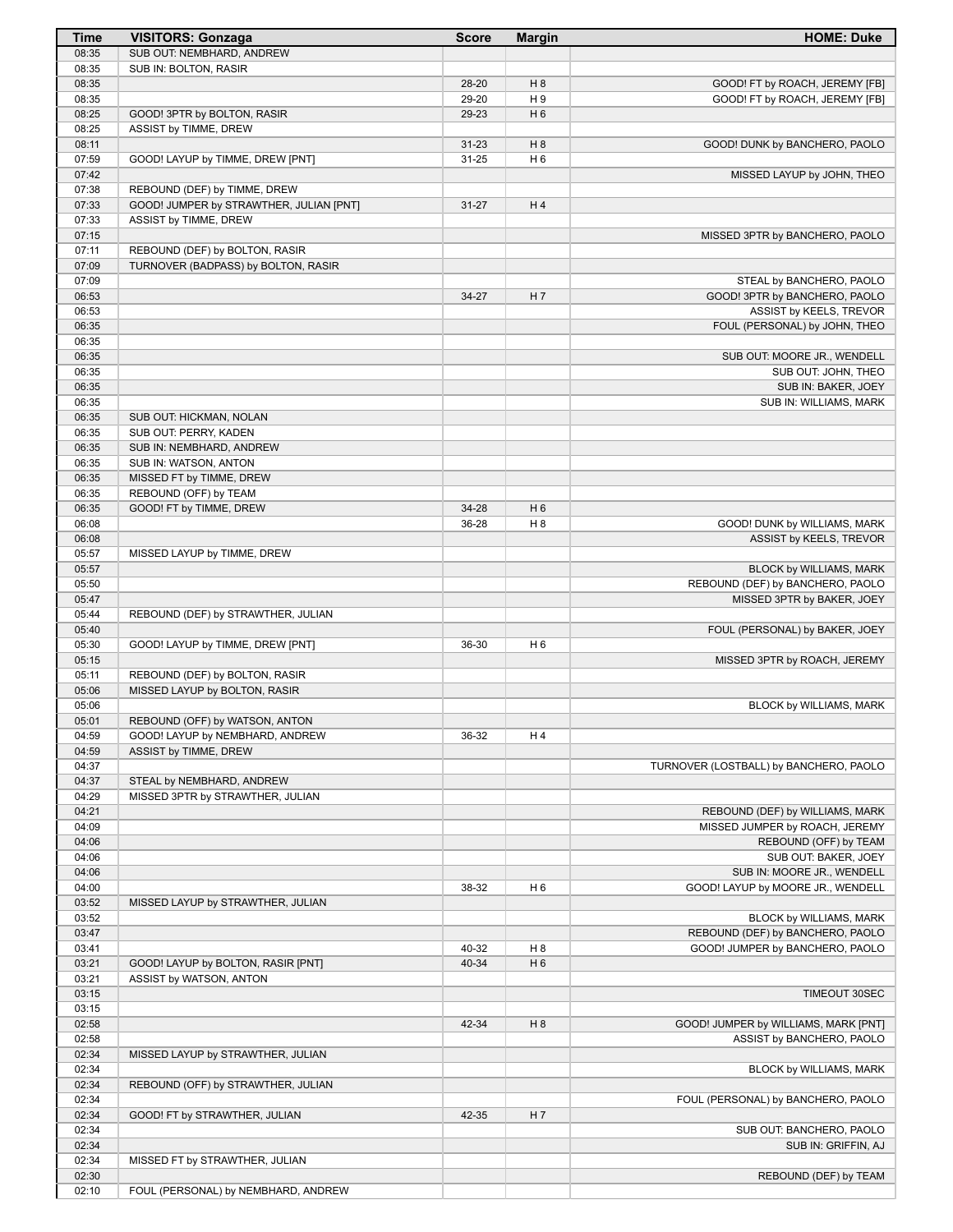| Time  | <b>VISITORS: Gonzaga</b>             | <b>Score</b> | <b>Margin</b>  | <b>HOME: Duke</b>                   |
|-------|--------------------------------------|--------------|----------------|-------------------------------------|
| 02:10 |                                      |              |                | MISSED FT by WILLIAMS, MARK         |
| 02:10 |                                      |              |                | REBOUND (OFF) by TEAM               |
| 02:10 |                                      | 43-35        | H 8            | GOOD! FT by WILLIAMS, MARK          |
| 02:01 | GOOD! JUMPER by TIMME, DREW          | 43-37        | H 6            |                                     |
| 02:01 | ASSIST by NEMBHARD, ANDREW           |              |                |                                     |
| 01:36 |                                      |              |                | MISSED JUMPER by ROACH, JEREMY      |
| 01:32 | REBOUND (DEF) by TIMME, DREW         |              |                |                                     |
| 01:27 | FOUL (OFF) by TIMME, DREW            |              |                |                                     |
| 01:27 | TURNOVER (OFFENSIVE) by TIMME, DREW  |              |                |                                     |
| 01:27 | SUB OUT: TIMME, DREW                 |              |                |                                     |
| 01:27 | SUB IN: HOLMGREN, CHET               |              |                |                                     |
| 01:15 |                                      | 45-37        | H 8            | GOOD! JUMPER by KEELS, TREVOR [PNT] |
| 01:02 | GOOD! JUMPER by HOLMGREN, CHET [PNT] | 45-39        | H <sub>6</sub> |                                     |
| 00:47 |                                      |              |                | MISSED JUMPER by KEELS, TREVOR      |
| 00:43 | REBOUND (DEF) by NEMBHARD, ANDREW    |              |                |                                     |
| 00:32 | GOOD! 3PTR by STRAWTHER, JULIAN      | 45-42        | $H_3$          |                                     |
| 00:32 | ASSIST by NEMBHARD, ANDREW           |              |                |                                     |
| 00:03 |                                      |              |                | MISSED 3PTR by ROACH, JEREMY        |
| 00:00 | REBOUND (DEF) by WATSON, ANTON       |              |                |                                     |

# **Gonzaga 42, Duke 45**

| <b>Points (This Period)</b> | Zag            | <b>Duk</b>     |
|-----------------------------|----------------|----------------|
| In the Paint                | 24             | 24             |
| Off Turns                   |                |                |
| 2nd Chance                  |                |                |
| Fast Break                  |                |                |
| Bench                       |                |                |
| Per Poss                    | 1.105<br>19/38 | 1.125<br>21/40 |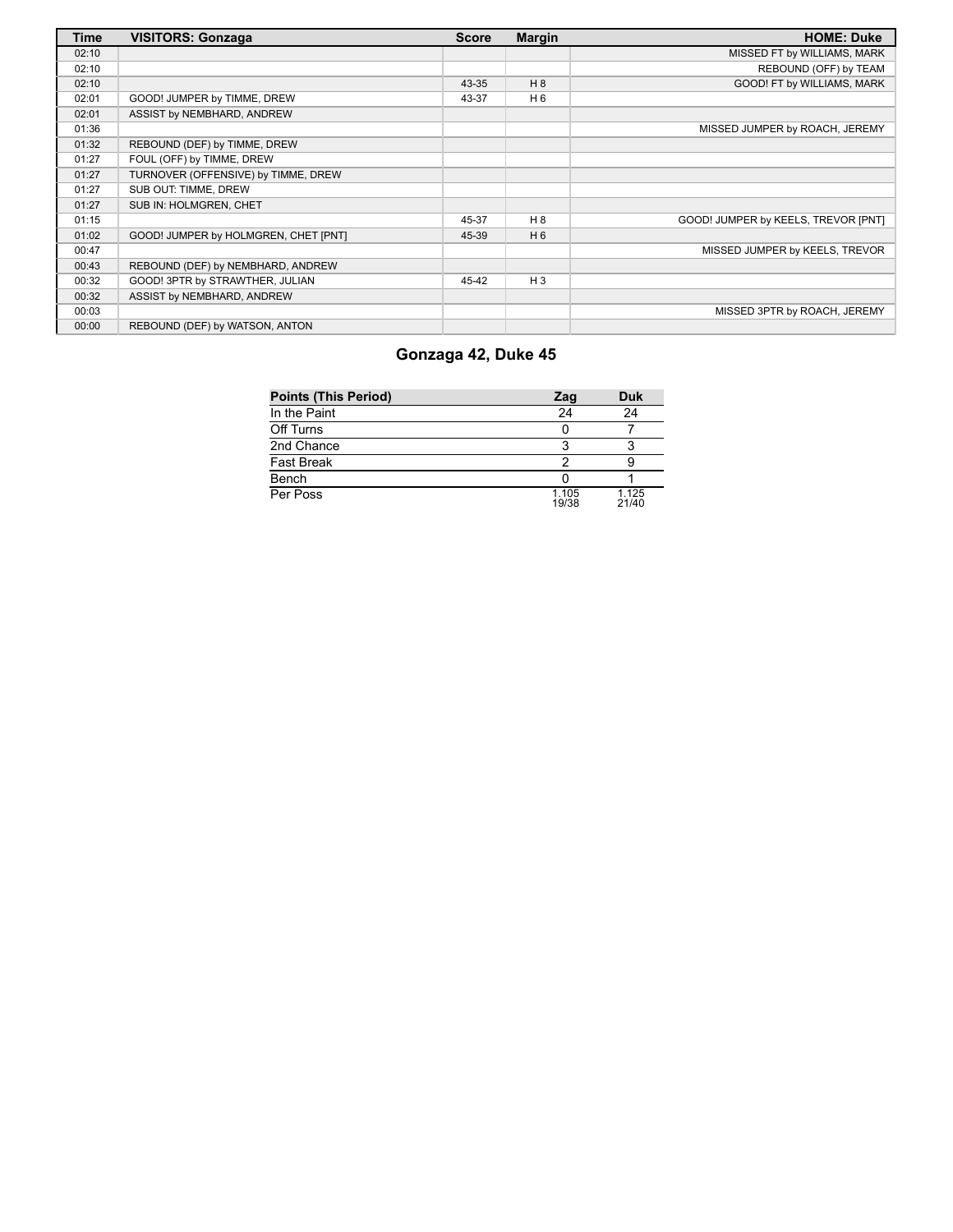#### **Official Box Score Gonzaga vs Duke Second Half Statistics Only November 26, 2021 at T-Mobile Arena - Las Vegas, NV**



# **Gonzaga 39**

| No. | Player                | S  | <b>Pts</b>   | FG      | 3FG     | <b>FT</b> | <b>OR</b> | DR       | TR       | PF             | A  | TO | <b>Blk</b>     | Stl | Min | $+/-$        |
|-----|-----------------------|----|--------------|---------|---------|-----------|-----------|----------|----------|----------------|----|----|----------------|-----|-----|--------------|
| 00  | STRAWTHER, JULIAN     | G  | 10           | 4-7     | 2-3     | $0-0$     | 2         | 3        | 5        | 4              |    | 0  |                |     | 18  | 6            |
| 02  | TIMME, DREW           | F  | 8            | $3-6$   | $0 - 0$ | $2 - 2$   | 0         | 2        | 2        | $\overline{2}$ | 2  | 3  | 0              | 0   | 11  | $\mathbf{1}$ |
| 03  | NEMBHARD, ANDREW      | G  | 2            | 1-3     | $0 - 1$ | $0 - 1$   | 0         | 3        | 3        |                | 6  | 4  | 0              | 3   | 20  | $\mathbf 0$  |
| 34  | <b>HOLMGREN, CHET</b> | C. | 10           | $5 - 8$ | $0 - 2$ | $0 - 0$   | 3         | 2        | 5        |                | 0  | 3  | 2              | 0   | 19  | $\mathbf 0$  |
| 45  | <b>BOLTON, RASIR</b>  | G  | 2            | $1 - 4$ | $0 - 2$ | $0 - 0$   | 0         | 3        | 3        | 3              | 0  | 0  | 0              | 0   | 15  | 1.           |
| 10  | <b>SALLIS, HUNTER</b> | G  | $\mathbf{0}$ | $0 - 0$ | $0-0$   | $0 - 0$   | 0         |          |          |                | 0  | 0  | $\overline{0}$ | 0   | 2   | -5           |
| 11  | HICKMAN, NOLAN        | G  | 2            | 1-1     | $0 - 0$ | $0 - 0$   | $\Omega$  | 2        | 2        | 0              | 0  | 0  | 0              | 0   | 5   | -2           |
| 20  | PERRY, KADEN          |    | $\Omega$     | $0 - 0$ | $0 - 0$ | $0 - 0$   | $\Omega$  | 0        | 0        | 0              | 0  | 0  | $\Omega$       | 0   | 0   | $\mathbf{0}$ |
| 22  | <b>WATSON, ANTON</b>  | F. | 5            | $2 - 2$ | $0 - 0$ | $1 - 2$   | $\Omega$  | $\Omega$ | $\Omega$ | 2              | 1  |    |                | U   | 10  | $-1$         |
|     | <b>TEAM</b>           |    |              |         |         |           | 0         |          |          | 0              |    | 0  |                |     |     |              |
|     | <b>TOTALS</b>         |    | 39           | 17-31   | $2 - 8$ | $3 - 5$   | 5         | 17       | 22       | 14             | 10 | 11 | 3              | 4   | 100 |              |

| <b>Shooting By Period</b><br>Period | FG    | FG%   | 3FG      | 3FG%  | FТ      | FT%   | Deadball Rebounds: 2,0<br>Last FG Half: Zag - |
|-------------------------------------|-------|-------|----------|-------|---------|-------|-----------------------------------------------|
| 2nd Half                            | 17-31 | 55%   | 2-8      | 25%   | $3 - 5$ | 60%   |                                               |
| Game                                | 34-64 | 53.1% | $6 - 21$ | 28.6% | 7-11    | 63.6% |                                               |

## **Duke 39**

| No.             | Player                    | S. | Pts | FG.      | 3FG      | <b>FT</b> | OR            | <b>DR</b>   | <b>TR</b> | PF       | A            | TO       | <b>B</b> lk | Stl      | <b>Min</b> | $+/-$        |
|-----------------|---------------------------|----|-----|----------|----------|-----------|---------------|-------------|-----------|----------|--------------|----------|-------------|----------|------------|--------------|
| 00              | <b>MOORE JR., WENDELL</b> | F. | 16  | $4 - 7$  | $1 - 2$  | 7-8       | 0             | 3           | 3         | 2        | 3            | 3        | 0           | 3        | 20         | $\Omega$     |
| 01              | <b>KEELS, TREVOR</b>      | G  |     | $0 - 6$  | $0 - 3$  | $1 - 4$   | 0             | 1           |           | 2        |              | 2        | 0           |          | 20         | $\mathbf{0}$ |
| 03              | ROACH, JEREMY             | G  | 5   | $2 - 5$  | $0 - 2$  | $1 - 2$   |               | $\Omega$    | 1         | 0        |              | 0        | $\Omega$    | 0        | 15         | $\mathbf{0}$ |
| 05              | <b>BANCHERO, PAOLO</b>    |    |     | $0 - 4$  | $0 - 2$  | $1 - 2$   |               | $\Omega$    | 1         | 0        | $\Omega$     | $\Omega$ | $\Omega$    | $\Omega$ | 13         | 3            |
| 15              | <b>WILLIAMS, MARK</b>     |    | 6   | $3 - 3$  | $0-0$    | $0-0$     | $\mathcal{P}$ | 4           | 6         | 3        | $\Omega$     | $\Omega$ | 0           |          | 14         | 3            |
| 12 <sup>°</sup> | JOHN, THEO                |    | 4   | $2 - 2$  | $0 - 0$  | $0 - 0$   | 0             |             |           | 1        | 0            | $\Omega$ | $\Omega$    | $\Omega$ | 6          | $-3$         |
| 13              | <b>BAKER, JOEY</b>        | F  | 6   | $2 - 2$  | $2 - 2$  | $0 - 0$   | 0             |             |           | $\Omega$ | $\mathbf{0}$ | 1        | $\Omega$    | 2        | 9          | $\mathbf{0}$ |
| 21              | <b>GRIFFIN, AJ</b>        | F. |     | $0 - 1$  | $0 - 0$  | $0 - 0$   | 0             | $\Omega$    | $\Omega$  | 0        | $\Omega$     | 0        | $\Omega$    | $\Omega$ | 3          | -3           |
|                 | <b>TEAM</b>               |    |     |          |          |           | 0             | $\mathbf 0$ | $\Omega$  | 0        |              | 0        |             |          |            |              |
|                 | <b>TOTALS</b>             |    |     | 39 13-30 | $3 - 11$ | $10 - 16$ | 4             | 10          | 14        | 8        | 5            | 6        |             |          | 7 100      |              |
|                 |                           |    |     |          |          |           |               |             |           |          |              |          |             |          |            |              |

| <b>Shooting By Period</b><br>Period | FG        | FG%   | 3FG      | 3FG%  | FТ        | FT%   |
|-------------------------------------|-----------|-------|----------|-------|-----------|-------|
| 2nd Half                            | 13-30     | 43%   | $3 - 11$ | 27%   | 10-16     | 63%   |
| Game                                | $31 - 67$ | 46.3% | $7-23$   | 30.4% | $15 - 25$ | 60.0% |

*Deadball Rebounds:* 5,0 *Last FG Half:* Duk -

Per Poss

19/39 1.026 18/38

| Game Notes:                                                  | <b>Score</b> | 1st | 2 <sub>nd</sub> | <b>TOT</b> | <b>Points (This Period)</b> | Zag   | Duk  |
|--------------------------------------------------------------|--------------|-----|-----------------|------------|-----------------------------|-------|------|
| Officials: Kipp Kissinger, Bert Smith, Michael<br>Greenstein | Zag          | 42  | 39              | 81         | In the Paint                | 28    | 18   |
| Attendance: 20389                                            | Duk          | 45  | 39              | 84         | Off Turns                   |       | 16   |
|                                                              |              |     |                 |            | 2nd Chance                  |       |      |
| Start Time: 10:42 PM ET<br>End Time: 12:48 AM ET             |              |     |                 |            | <b>Fast Break</b>           |       |      |
| Game Duration: 2:06                                          |              |     |                 |            | Bench                       |       | 10   |
| Neutral Court:                                               |              |     |                 |            | Per Poss                    | 000.1 | .026 |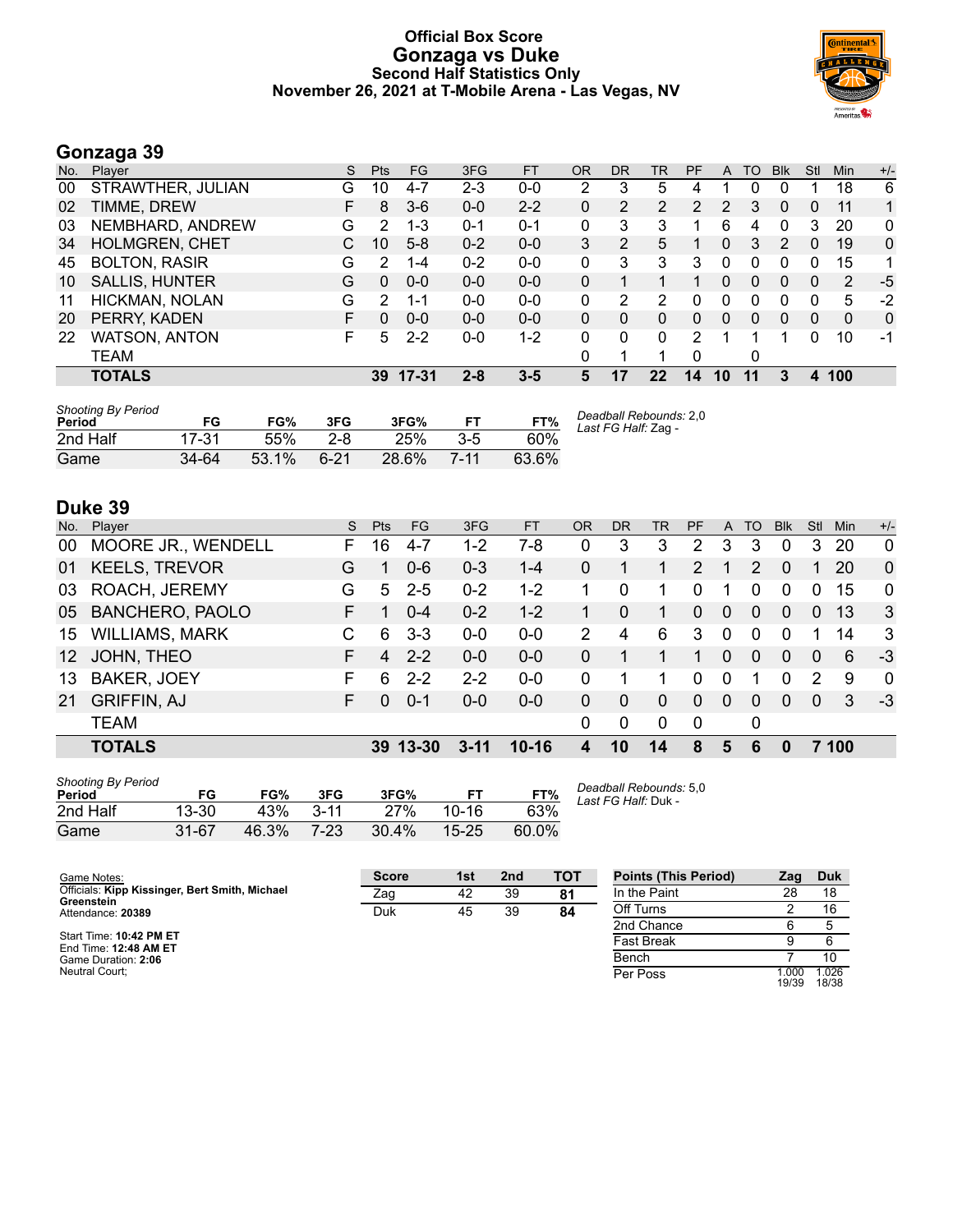### **Official Play-By-Play Gonzaga vs Duke Second Half November 26, 2021 at T-Mobile Arena - Las Vegas, NV**



### **Period 2**

#### **Starters:**

**Gonzaga**: 0 STRAWTHER,JULIAN (G); 2 TIMME,DREW (F); 3 NEMBHARD,ANDREW (G); 34 HOLMGREN,CHET (C); 45 BOLTON,RASIR (G);<br>**Duke**: 0 MOORE JR.,WENDELL (F); 1 KEELS,TREVOR (G); 3 ROACH,JEREMY (G); 5 BANCHERO,PAOLO (F); 15 WILLI

| Time           | <b>VISITORS: Gonzaga</b>             | <b>Score</b> | <b>Margin</b>  | <b>HOME: Duke</b>                          |
|----------------|--------------------------------------|--------------|----------------|--------------------------------------------|
| 20:00          |                                      |              |                | SUB OUT: GRIFFIN, AJ                       |
| 20:00          |                                      |              |                | SUB IN: BANCHERO, PAOLO                    |
| 20:00          | SUB OUT: WATSON, ANTON               |              |                |                                            |
| 20:00          | SUB IN: TIMME, DREW                  |              |                |                                            |
| 19:47          |                                      |              |                | MISSED LAYUP by BANCHERO, PAOLO            |
| 19:47          | BLOCK by HOLMGREN, CHET              |              |                |                                            |
| 19:42          | REBOUND (DEF) by BOLTON, RASIR       |              |                |                                            |
| 19:36          | FOUL (OFF) by TIMME, DREW            |              |                |                                            |
| 19:36          | TURNOVER (OFFENSIVE) by TIMME, DREW  |              |                |                                            |
| 19:24          |                                      | 47-42        | H <sub>5</sub> | GOOD! DUNK by WILLIAMS, MARK [PNT]         |
| 19:24<br>19:13 | MISSED LAYUP by TIMME, DREW          |              |                | ASSIST by MOORE JR., WENDELL               |
| 19:07          | REBOUND (OFF) by STRAWTHER, JULIAN   |              |                |                                            |
| 19:06          | GOOD! LAYUP by STRAWTHER, JULIAN     | 47-44        | $H_3$          |                                            |
| 18:59          |                                      |              |                | MISSED 3PTR by KEELS, TREVOR               |
| 18:56          | REBOUND (DEF) by NEMBHARD, ANDREW    |              |                |                                            |
| 18:42          | GOOD! 3PTR by STRAWTHER, JULIAN      | 47-47        | T              |                                            |
| 18:42          | ASSIST by TIMME, DREW                |              |                |                                            |
| 18:11          |                                      | 50-47        | $H_3$          | GOOD! 3PTR by MOORE JR., WENDELL           |
| 18:11          |                                      |              |                | ASSIST by ROACH, JEREMY                    |
| 18:02          |                                      |              |                | FOUL (PERSONAL) by WILLIAMS, MARK          |
| 18:00          | GOOD! LAYUP by TIMME, DREW           | 50-49        | H1             |                                            |
| 18:00          | ASSIST by NEMBHARD, ANDREW           |              |                |                                            |
| 17:41          |                                      | 52-49        | $H_3$          | GOOD! LAYUP by MOORE JR., WENDELL          |
| 17:30          | GOOD! LAYUP by TIMME, DREW           | $52 - 51$    | H <sub>1</sub> |                                            |
| 17:30          | ASSIST by NEMBHARD, ANDREW           |              |                |                                            |
| 17:13          |                                      |              |                | MISSED LAYUP by KEELS, TREVOR              |
| 17:10          | REBOUND (DEF) by TIMME, DREW         |              |                |                                            |
| 17:00          |                                      |              |                | FOUL (PERSONAL) by WILLIAMS, MARK          |
| 17:00          | GOOD! FT by TIMME, DREW              | 52-52        | $\mathsf T$    |                                            |
| 17:00          |                                      |              |                | SUB OUT: WILLIAMS, MARK                    |
| 17:00          |                                      |              |                | SUB IN: JOHN, THEO                         |
| 17:00          | GOOD! FT by TIMME, DREW              | 52-53        | V <sub>1</sub> |                                            |
| 16:48<br>16:44 | REBOUND (DEF) by TEAM                |              |                | MISSED 3PTR by BANCHERO, PAOLO             |
| 16:44          |                                      |              |                | FOUL (PERSONAL) by JOHN, THEO              |
| 16:33          | TURNOVER (BADPASS) by TIMME, DREW    |              |                |                                            |
| 16:33          |                                      |              |                | STEAL by MOORE JR., WENDELL                |
| 16:19          |                                      | 54-53        | H <sub>1</sub> | GOOD! LAYUP by MOORE JR., WENDELL [PNT]    |
| 16:05          | MISSED JUMPER by BOLTON, RASIR       |              |                |                                            |
| 16:02          |                                      |              |                | REBOUND (DEF) by KEELS, TREVOR             |
| 15:44          |                                      | 56-53        | $H_3$          | GOOD! JUMPER by JOHN, THEO [PNT]           |
| 15:36          | TURNOVER (BADPASS) by HOLMGREN, CHET |              |                |                                            |
| 15:36          |                                      |              |                | STEAL by MOORE JR., WENDELL                |
| 15:11          |                                      | 58-53        | H <sub>5</sub> | GOOD! JUMPER by JOHN, THEO [PNT]           |
| 15:11          |                                      |              |                | ASSIST by KEELS, TREVOR                    |
| 15:04          | GOOD! 3PTR by STRAWTHER, JULIAN [FB] | 58-56        | H <sub>2</sub> |                                            |
| 15:04          | ASSIST by NEMBHARD, ANDREW           |              |                |                                            |
| 14:33          |                                      |              |                | MISSED 3PTR by ROACH, JEREMY               |
| 14:30          | REBOUND (DEF) by STRAWTHER, JULIAN   |              |                |                                            |
| 14:18          | MISSED LAYUP by HOLMGREN, CHET       |              |                |                                            |
| 14:15          | REBOUND (OFF) by HOLMGREN, CHET      |              |                |                                            |
| 14:14          | GOOD! LAYUP by HOLMGREN, CHET [PNT]  | 58-58        | $\mathsf T$    |                                            |
| 14:11          |                                      |              |                | TIMEOUT 30SEC                              |
| 14:11          |                                      |              |                |                                            |
| 14:11          |                                      |              |                | SUB OUT: MOORE JR., WENDELL                |
| 14:11<br>14:11 |                                      |              |                | SUB OUT: BANCHERO, PAOLO                   |
| 14:11          |                                      |              |                | SUB IN: BAKER, JOEY<br>SUB IN: GRIFFIN, AJ |
| 14:11          | SUB OUT: TIMME, DREW                 |              |                |                                            |
| 14:11          | SUB IN: WATSON, ANTON                |              |                |                                            |
| 14:00          |                                      |              |                | MISSED LAYUP by ROACH, JEREMY              |
| 13:56          | REBOUND (DEF) by HOLMGREN, CHET      |              |                |                                            |
| 13:53          |                                      |              |                |                                            |
| 13:53          |                                      |              |                | SUB OUT: ROACH, JEREMY                     |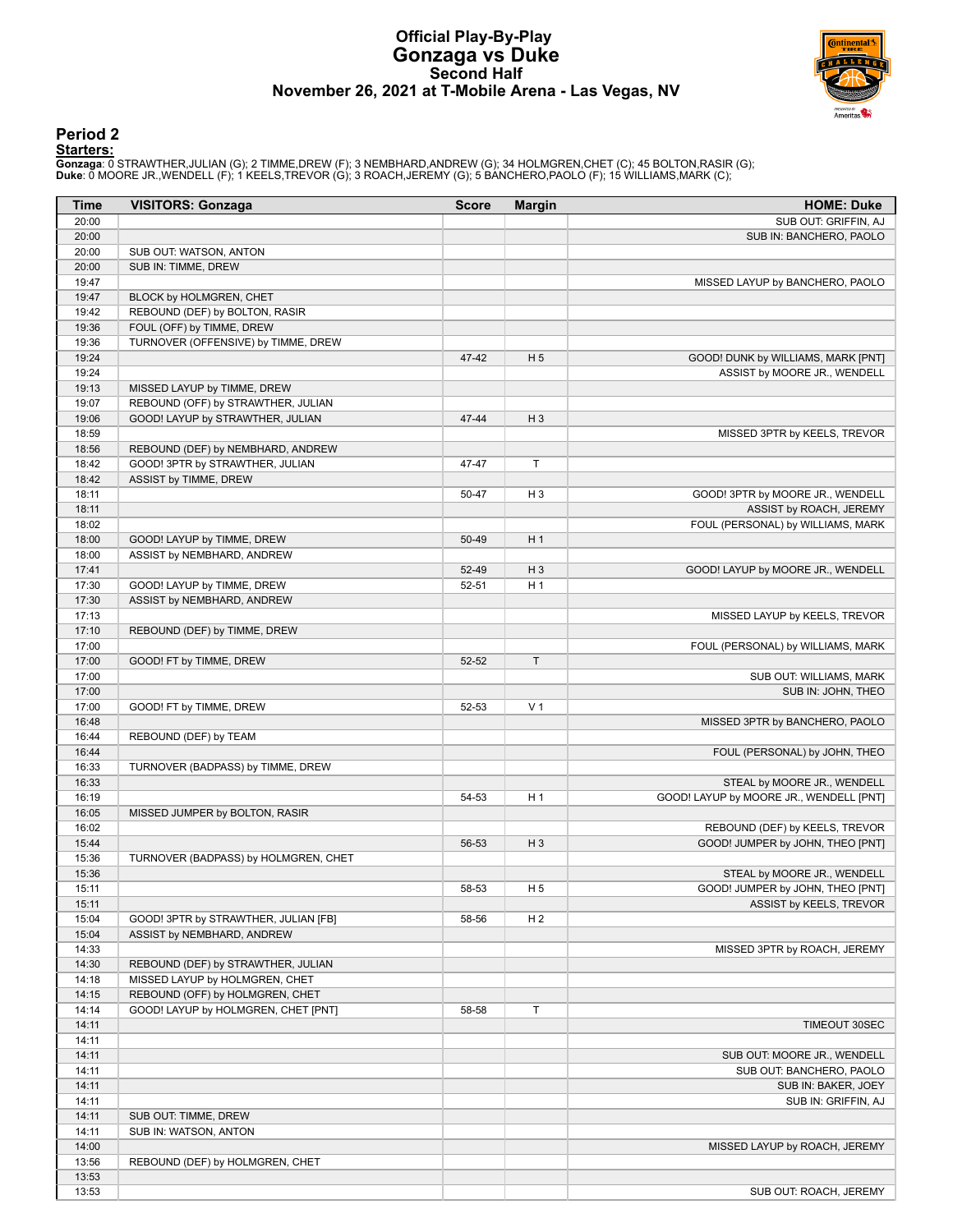| <b>Time</b>    | <b>VISITORS: Gonzaga</b>                                                    | <b>Score</b> | <b>Margin</b>  | <b>HOME: Duke</b>                                                         |
|----------------|-----------------------------------------------------------------------------|--------------|----------------|---------------------------------------------------------------------------|
| 13:53          |                                                                             |              |                | SUB IN: MOORE JR., WENDELL                                                |
| 13:42          | GOOD! DUNK by WATSON, ANTON                                                 | 58-60        | V <sub>2</sub> |                                                                           |
| 13:42          | ASSIST by NEMBHARD, ANDREW                                                  |              |                |                                                                           |
| 13:19          |                                                                             |              |                | TURNOVER (LOSTBALL) by KEELS, TREVOR                                      |
| 13:19          | STEAL by NEMBHARD, ANDREW                                                   |              |                |                                                                           |
| 13:12          | MISSED 3PTR by HOLMGREN, CHET                                               |              |                |                                                                           |
| 13:07<br>13:02 |                                                                             |              |                | REBOUND (DEF) by BAKER, JOEY<br>TURNOVER (LOSTBALL) by MOORE JR., WENDELL |
| 13:02          | STEAL by NEMBHARD, ANDREW                                                   |              |                |                                                                           |
| 12:55          | TURNOVER (LOSTBALL) by NEMBHARD, ANDREW                                     |              |                |                                                                           |
| 12:55          |                                                                             |              |                | STEAL by BAKER, JOEY                                                      |
| 12:44          |                                                                             | 61-60        | H <sub>1</sub> | GOOD! 3PTR by BAKER, JOEY                                                 |
| 12:39          | MISSED 3PTR by BOLTON, RASIR                                                |              |                |                                                                           |
| 12:36          | REBOUND (OFF) by STRAWTHER, JULIAN                                          |              |                |                                                                           |
| 12:36          | MISSED LAYUP by STRAWTHER, JULIAN                                           |              |                |                                                                           |
| 12:32          |                                                                             |              |                | REBOUND (DEF) by JOHN, THEO                                               |
| 12:30          |                                                                             |              |                | MISSED LAYUP by KEELS, TREVOR                                             |
| 12:30          | BLOCK by WATSON, ANTON                                                      |              |                |                                                                           |
| 12:26          | REBOUND (DEF) by STRAWTHER, JULIAN                                          |              |                |                                                                           |
| 12:23          | GOOD! LAYUP by NEMBHARD, ANDREW [FB]                                        | 61-62        | V <sub>1</sub> |                                                                           |
| 11:57          |                                                                             |              |                | MISSED LAYUP by GRIFFIN, AJ                                               |
| 11:57<br>11:52 | BLOCK by HOLMGREN, CHET                                                     |              |                |                                                                           |
| 11:50          | REBOUND (DEF) by NEMBHARD, ANDREW<br>GOOD! JUMPER by STRAWTHER, JULIAN [FB] | 61-64        | $V_3$          |                                                                           |
| 11:50          | ASSIST by NEMBHARD, ANDREW                                                  |              |                |                                                                           |
| 11:26          |                                                                             |              |                | TURNOVER (LOSTBALL) by BAKER, JOEY                                        |
| 11:26          | STEAL by STRAWTHER, JULIAN                                                  |              |                |                                                                           |
| 11:24          |                                                                             |              |                | FOUL (PERSONAL) by MOORE JR., WENDELL                                     |
| 11:24          |                                                                             |              |                |                                                                           |
| 11:24          |                                                                             |              |                | SUB OUT: JOHN, THEO                                                       |
| 11:24          |                                                                             |              |                | SUB OUT: GRIFFIN, AJ                                                      |
| 11:24          |                                                                             |              |                | SUB IN: ROACH, JEREMY                                                     |
| 11:24          |                                                                             |              |                | SUB IN: WILLIAMS, MARK                                                    |
| 11:24          | SUB OUT: HOLMGREN, CHET                                                     |              |                |                                                                           |
| 11:24          | SUB OUT: BOLTON, RASIR                                                      |              |                |                                                                           |
| 11:24          | SUB IN: TIMME, DREW                                                         |              |                |                                                                           |
| 11:24          | SUB IN: HICKMAN, NOLAN                                                      |              |                |                                                                           |
| 11:10<br>11:10 | TURNOVER (LOSTBALL) by TIMME, DREW                                          |              |                |                                                                           |
| 11:09          |                                                                             |              |                | STEAL by BAKER, JOEY                                                      |
| 10:49          | FOUL (PERSONAL) by STRAWTHER, JULIAN                                        |              |                | MISSED JUMPER by MOORE JR., WENDELL                                       |
| 10:45          | REBOUND (DEF) by HICKMAN, NOLAN                                             |              |                |                                                                           |
| 10:40          |                                                                             |              |                | FOUL (PERSONAL) by KEELS, TREVOR                                          |
| 10:27          | TURNOVER (BADPASS) by WATSON, ANTON                                         |              |                |                                                                           |
| 10:14          | FOUL (PERSONAL) by TIMME, DREW                                              |              |                |                                                                           |
| 10:14          | SUB OUT: TIMME, DREW                                                        |              |                |                                                                           |
| 10:14          | SUB IN: HOLMGREN, CHET                                                      |              |                |                                                                           |
| 10:14          |                                                                             | 63-64        | V <sub>1</sub> | GOOD! LAYUP by WILLIAMS, MARK [PNT]                                       |
| 10:14          |                                                                             |              |                | ASSIST by MOORE JR., WENDELL                                              |
| 10:00          | MISSED LAYUP by STRAWTHER, JULIAN                                           |              |                |                                                                           |
| 09:57          |                                                                             |              |                | REBOUND (DEF) by WILLIAMS, MARK                                           |
| 09:52          |                                                                             | 66-64        | H <sub>2</sub> | GOOD! 3PTR by BAKER, JOEY                                                 |
| 09:52<br>09:42 | GOOD! LAYUP by WATSON, ANTON                                                |              | $\mathsf T$    | ASSIST by MOORE JR., WENDELL                                              |
| 09:42          | ASSIST by STRAWTHER, JULIAN                                                 | 66-66        |                |                                                                           |
| 09:34          |                                                                             |              |                | MISSED 3PTR by KEELS, TREVOR                                              |
| 09:28          | REBOUND (DEF) by HICKMAN, NOLAN                                             |              |                |                                                                           |
| 09:19          | GOOD! JUMPER by HOLMGREN, CHET [PNT]                                        | 66-68        | V <sub>2</sub> |                                                                           |
| 08:47          |                                                                             |              |                | TURNOVER (BADPASS) by KEELS, TREVOR                                       |
| 08:47          | STEAL by NEMBHARD, ANDREW                                                   |              |                |                                                                           |
| 08:41          | GOOD! LAYUP by HICKMAN, NOLAN [FB]                                          | 66-70        | V <sub>4</sub> |                                                                           |
| 08:41          | ASSIST by NEMBHARD, ANDREW                                                  |              |                |                                                                           |
| 08:25          | FOUL (PERSONAL) by WATSON, ANTON                                            |              |                |                                                                           |
| 08:25          |                                                                             |              |                | SUB OUT: BAKER, JOEY                                                      |
| 08:25          |                                                                             |              |                | SUB IN: BANCHERO, PAOLO                                                   |
| 08:25          |                                                                             |              |                | TIMEOUT 30SEC                                                             |
| 08:25          |                                                                             |              |                |                                                                           |
| 08:25          |                                                                             |              |                | SUB OUT: ROACH, JEREMY                                                    |
| 08:25<br>08:18 |                                                                             | 68-70        | V <sub>2</sub> | SUB IN: BAKER, JOEY<br>GOOD! JUMPER by MOORE JR., WENDELL                 |
| 07:44          | MISSED 3PTR by STRAWTHER, JULIAN                                            |              |                |                                                                           |
| 07:41          |                                                                             |              |                | REBOUND (DEF) by MOORE JR., WENDELL                                       |
| 07:40          | FOUL (PERSONAL) by WATSON, ANTON                                            |              |                |                                                                           |
| 07:23          |                                                                             |              |                | FOUL (OFF) by MOORE JR., WENDELL                                          |
| 07:23          |                                                                             |              |                | TURNOVER (OFFENSIVE) by MOORE JR., WENDELL                                |
| 07:09          | TURNOVER (TRAVEL) by NEMBHARD, ANDREW                                       |              |                |                                                                           |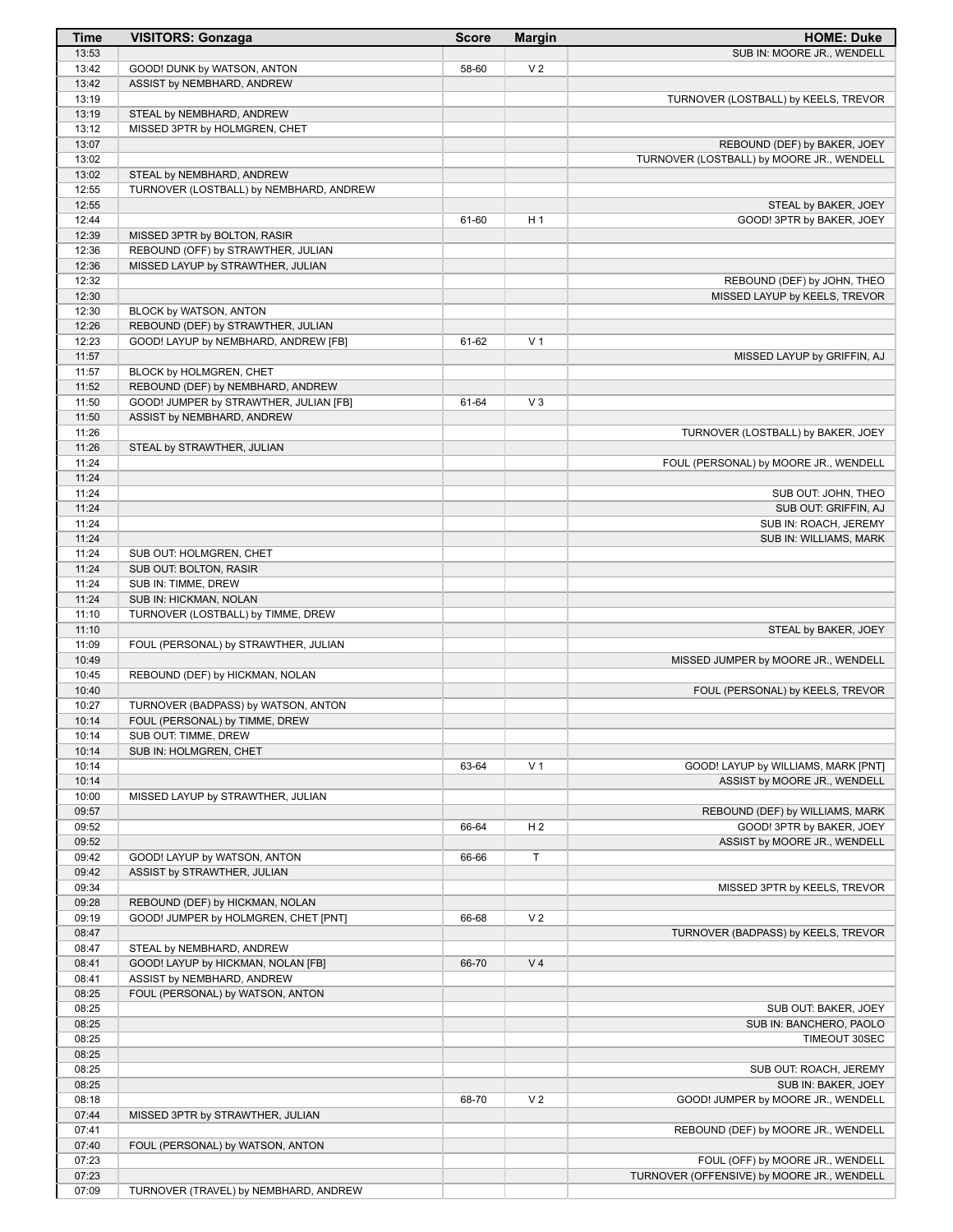| Time           | <b>VISITORS: Gonzaga</b>                                                     | <b>Score</b> | <b>Margin</b>  | <b>HOME: Duke</b>                                                |
|----------------|------------------------------------------------------------------------------|--------------|----------------|------------------------------------------------------------------|
| 06:53          |                                                                              |              |                | TURNOVER (OUTOFBOUNDS) by MOORE JR., WENDELL                     |
| 06:53          | SUB OUT: HICKMAN, NOLAN                                                      |              |                |                                                                  |
| 06:53          | SUB IN: BOLTON, RASIR                                                        |              |                |                                                                  |
| 06:34          | MISSED 3PTR by HOLMGREN, CHET                                                |              |                |                                                                  |
| 06:31          |                                                                              |              |                | REBOUND (DEF) by MOORE JR., WENDELL                              |
| 06:22<br>06:18 |                                                                              |              |                | MISSED LAYUP by KEELS, TREVOR<br>REBOUND (OFF) by WILLIAMS, MARK |
| 06:08          |                                                                              |              |                | MISSED LAYUP by BANCHERO, PAOLO                                  |
| 06:05          |                                                                              |              |                | REBOUND (OFF) by BANCHERO, PAOLO                                 |
| 06:05          | FOUL (PERSONAL) by STRAWTHER, JULIAN                                         |              |                |                                                                  |
| 06:05          |                                                                              | 69-70        | V <sub>1</sub> | GOOD! FT by BANCHERO, PAOLO                                      |
| 06:05          |                                                                              |              |                | SUB OUT: BAKER, JOEY                                             |
| 06:05          |                                                                              |              |                | SUB IN: ROACH, JEREMY                                            |
| 06:05          |                                                                              |              |                | MISSED FT by BANCHERO, PAOLO                                     |
| 06:05          | REBOUND (DEF) by HOLMGREN, CHET                                              |              |                |                                                                  |
| 05:52          | GOOD! DUNK by HOLMGREN, CHET [PNT]                                           | 69-72        | $V_3$          |                                                                  |
| 05:52          | ASSIST by WATSON, ANTON                                                      |              |                |                                                                  |
| 05:40          | FOUL (PERSONAL) by STRAWTHER, JULIAN                                         |              |                |                                                                  |
| 05:40          | SUB OUT: STRAWTHER, JULIAN                                                   |              |                |                                                                  |
| 05:40          | SUB IN: SALLIS, HUNTER                                                       |              |                |                                                                  |
| 05:40          |                                                                              |              |                | MISSED FT by KEELS, TREVOR                                       |
| 05:39<br>05:26 | REBOUND (DEF) by NEMBHARD, ANDREW<br>TURNOVER (LOSTBALL) by NEMBHARD, ANDREW |              |                |                                                                  |
| 05:26          |                                                                              |              |                | STEAL by KEELS, TREVOR                                           |
| 05:22          |                                                                              |              |                | MISSED LAYUP by MOORE JR., WENDELL                               |
| 05:16          |                                                                              |              |                | REBOUND (OFF) by WILLIAMS, MARK                                  |
| 05:16          |                                                                              | 71-72        | V <sub>1</sub> | GOOD! LAYUP by WILLIAMS, MARK                                    |
| 05:07          |                                                                              |              |                | FOUL (PERSONAL) by WILLIAMS, MARK                                |
| 05:07          | MISSED FT by WATSON, ANTON                                                   |              |                |                                                                  |
| 05:07          | REBOUND (OFF) by TEAM                                                        |              |                |                                                                  |
| 05:07          | GOOD! FT by WATSON, ANTON                                                    | 71-73        | V <sub>2</sub> |                                                                  |
| 04:47          |                                                                              |              |                | MISSED 3PTR by BANCHERO, PAOLO                                   |
| 04:42          |                                                                              |              |                | REBOUND (OFF) by ROACH, JEREMY                                   |
| 04:41          |                                                                              | 73-73        | $\mathsf T$    | GOOD! LAYUP by ROACH, JEREMY [PNT]                               |
| 04:36          | TURNOVER (LOSTBALL) by HOLMGREN, CHET                                        |              |                |                                                                  |
| 04:36          |                                                                              |              |                | STEAL by MOORE JR., WENDELL                                      |
| 04:31<br>04:31 | FOUL (PERSONAL) by HOLMGREN, CHET                                            |              | H <sub>1</sub> |                                                                  |
| 04:31          | SUB OUT: WATSON, ANTON                                                       | 74-73        |                | GOOD! FT by MOORE JR., WENDELL [FB]                              |
| 04:31          | SUB IN: TIMME, DREW                                                          |              |                |                                                                  |
| 04:31          |                                                                              | 75-73        | H <sub>2</sub> | GOOD! FT by MOORE JR., WENDELL [FB]                              |
| 04:16          | MISSED JUMPER by NEMBHARD, ANDREW                                            |              |                |                                                                  |
| 04:12          |                                                                              |              |                | REBOUND (DEF) by MOORE JR., WENDELL                              |
| 04:09          |                                                                              |              |                | MISSED 3PTR by ROACH, JEREMY                                     |
| 04:05          | REBOUND (DEF) by SALLIS, HUNTER                                              |              |                |                                                                  |
| 03:51          | MISSED JUMPER by TIMME, DREW                                                 |              |                |                                                                  |
| 03:47          |                                                                              |              |                | REBOUND (DEF) by WILLIAMS, MARK                                  |
| 03:45          | FOUL (PERSONAL) by BOLTON, RASIR                                             |              |                |                                                                  |
| 03:45          |                                                                              |              |                |                                                                  |
| 03:45          | SUB OUT: SALLIS, HUNTER                                                      |              |                |                                                                  |
| 03:45          | SUB IN: STRAWTHER, JULIAN                                                    |              |                |                                                                  |
| 03:45<br>03:45 | REBOUND (DEF) by STRAWTHER, JULIAN                                           |              |                | MISSED FT by KEELS, TREVOR                                       |
| 03:38          |                                                                              |              |                | FOUL (PERSONAL) by KEELS, TREVOR                                 |
| 03:38          | MISSED FT by NEMBHARD, ANDREW                                                |              |                |                                                                  |
| 03:38          |                                                                              |              |                | REBOUND (DEF) by WILLIAMS, MARK                                  |
| 03:24          |                                                                              |              |                | MISSED 3PTR by KEELS, TREVOR                                     |
| 03:20          | REBOUND (DEF) by BOLTON, RASIR                                               |              |                |                                                                  |
| 02:57          | MISSED 3PTR by NEMBHARD, ANDREW                                              |              |                |                                                                  |
| 02:51          | REBOUND (OFF) by HOLMGREN, CHET                                              |              |                |                                                                  |
| 02:50          | TURNOVER (TRAVEL) by HOLMGREN, CHET                                          |              |                |                                                                  |
| 02:26          |                                                                              |              |                | MISSED 3PTR by MOORE JR., WENDELL                                |
| 02:22          | REBOUND (DEF) by BOLTON, RASIR                                               |              |                |                                                                  |
| 02:16          | TURNOVER (BADPASS) by NEMBHARD, ANDREW                                       |              |                |                                                                  |
| 02:16          |                                                                              |              |                | STEAL by WILLIAMS, MARK                                          |
| 01:49          | FOUL (PERSONAL) by BOLTON, RASIR                                             |              |                |                                                                  |
| 01:49          | TIMEOUT 30SEC                                                                |              |                |                                                                  |
| 01:49          |                                                                              |              |                | MISSED FT by KEELS, TREVOR                                       |
| 01:49<br>01:49 |                                                                              |              |                | REBOUND (OFF) by TEAM<br>SUB OUT: BANCHERO, PAOLO                |
| 01:49          |                                                                              |              |                | SUB IN: BAKER, JOEY                                              |
| 01:49          |                                                                              | 76-73        | $H_3$          | GOOD! FT by KEELS, TREVOR                                        |
| 01:36          | GOOD! LAYUP by TIMME, DREW                                                   | 76-75        | H <sub>1</sub> |                                                                  |
| 01:06          | FOUL (PERSONAL) by BOLTON, RASIR                                             |              |                |                                                                  |
| 01:06          |                                                                              | 77-75        | H <sub>2</sub> | GOOD! FT by MOORE JR., WENDELL                                   |
| 01:06          |                                                                              | 78-75        | $H_3$          | GOOD! FT by MOORE JR., WENDELL                                   |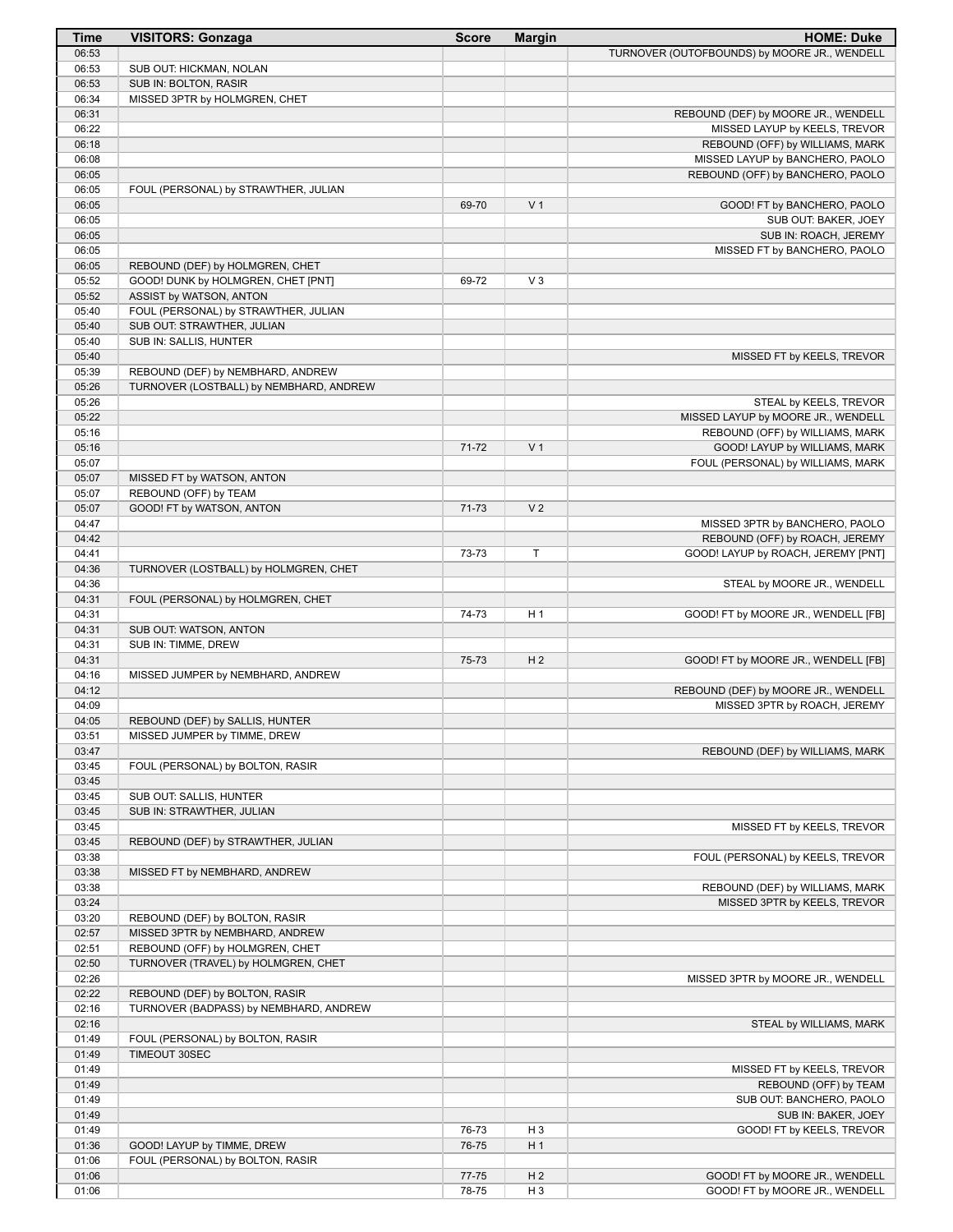| <b>Time</b> | <b>VISITORS: Gonzaga</b>             | <b>Score</b> | <b>Margin</b>  | <b>HOME: Duke</b>                   |
|-------------|--------------------------------------|--------------|----------------|-------------------------------------|
| 01:02       | GOOD! DUNK by HOLMGREN, CHET         | 78-77        | H <sub>1</sub> |                                     |
| 01:02       | ASSIST by TIMME, DREW                |              |                |                                     |
| 00:48       |                                      | 80-77        | $H_3$          | GOOD! LAYUP by ROACH, JEREMY [PNT]  |
| 00:47       | TIMEOUT 30SEC                        |              |                |                                     |
| 00:47       |                                      |              |                | SUB OUT: BAKER, JOEY                |
| 00:47       |                                      |              |                | SUB IN: BANCHERO, PAOLO             |
| 00:35       | MISSED LAYUP by TIMME, DREW          |              |                |                                     |
| 00:32       |                                      |              |                | REBOUND (DEF) by WILLIAMS, MARK     |
| 00:29       | FOUL (PERSONAL) by NEMBHARD, ANDREW  |              |                |                                     |
| 00:29       |                                      | 81-77        | H4             | GOOD! FT by MOORE JR., WENDELL [FB] |
| 00:29       |                                      | 82-77        | H <sub>5</sub> | GOOD! FT by MOORE JR., WENDELL [FB] |
| 00:21       | GOOD! LAYUP by BOLTON, RASIR [PNT]   | 82-79        | $H_3$          |                                     |
| 00:21       | <b>TIMEOUT TEAM</b>                  |              |                |                                     |
| 00:21       |                                      |              |                | SUB OUT: WILLIAMS, MARK             |
| 00:21       |                                      |              |                | SUB IN: BAKER, JOEY                 |
| 00:21       | SUB OUT: STRAWTHER, JULIAN           |              |                |                                     |
| 00:21       | SUB OUT: TIMME, DREW                 |              |                |                                     |
| 00:21       | SUB IN: SALLIS, HUNTER               |              |                |                                     |
| 00:21       | SUB IN: HICKMAN, NOLAN               |              |                |                                     |
| 00:19       | FOUL (PERSONAL) by SALLIS, HUNTER    |              |                |                                     |
| 00:19       |                                      |              |                | MISSED FT by MOORE JR., WENDELL     |
| 00:19       |                                      |              |                | REBOUND (OFF) by TEAM               |
| 00:19       |                                      |              |                | SUB OUT: BAKER, JOEY                |
| 00:19       |                                      |              |                | SUB IN: WILLIAMS, MARK              |
| 00:19       | SUB OUT: SALLIS, HUNTER              |              |                |                                     |
| 00:19       | SUB OUT: HICKMAN, NOLAN              |              |                |                                     |
| 00:19       | SUB IN: STRAWTHER, JULIAN            |              |                |                                     |
| 00:19       | SUB IN: TIMME, DREW                  |              |                |                                     |
| 00:19       |                                      | 83-79        | H <sub>4</sub> | GOOD! FT by MOORE JR., WENDELL [FB] |
| 00:19       |                                      |              |                | <b>TIMEOUT TEAM</b>                 |
| 00:04       | MISSED 3PTR by BOLTON, RASIR         |              |                |                                     |
| 00:02       | GOOD! DUNK by HOLMGREN, CHET         | 83-81        | H <sub>2</sub> |                                     |
| 00:01       | FOUL (PERSONAL) by STRAWTHER, JULIAN |              |                |                                     |
| 00:00       | SUB OUT: STRAWTHER, JULIAN           |              |                |                                     |
| 00:00       | SUB IN: HICKMAN, NOLAN               |              |                |                                     |
| 00:00       |                                      | 84-81        | $H_3$          | GOOD! FT by ROACH, JEREMY [FB]      |
| 00:00       |                                      |              |                | MISSED FT by ROACH, JEREMY          |
| 00:00       | REBOUND (DEF) by TIMME, DREW         |              |                |                                     |
| 00:00       | REBOUND (OFF) by HOLMGREN, CHET      |              |                |                                     |

# **Gonzaga 81, Duke 84**

| <b>Points (This Period)</b> | Zag            | Duk            |
|-----------------------------|----------------|----------------|
| In the Paint                | 28             | 18             |
| Off Turns                   |                | 16             |
| 2nd Chance                  |                | 5              |
| <b>Fast Break</b>           |                |                |
| Bench                       |                | 10             |
| Per Poss                    | 1.000<br>19/39 | 1.026<br>18/38 |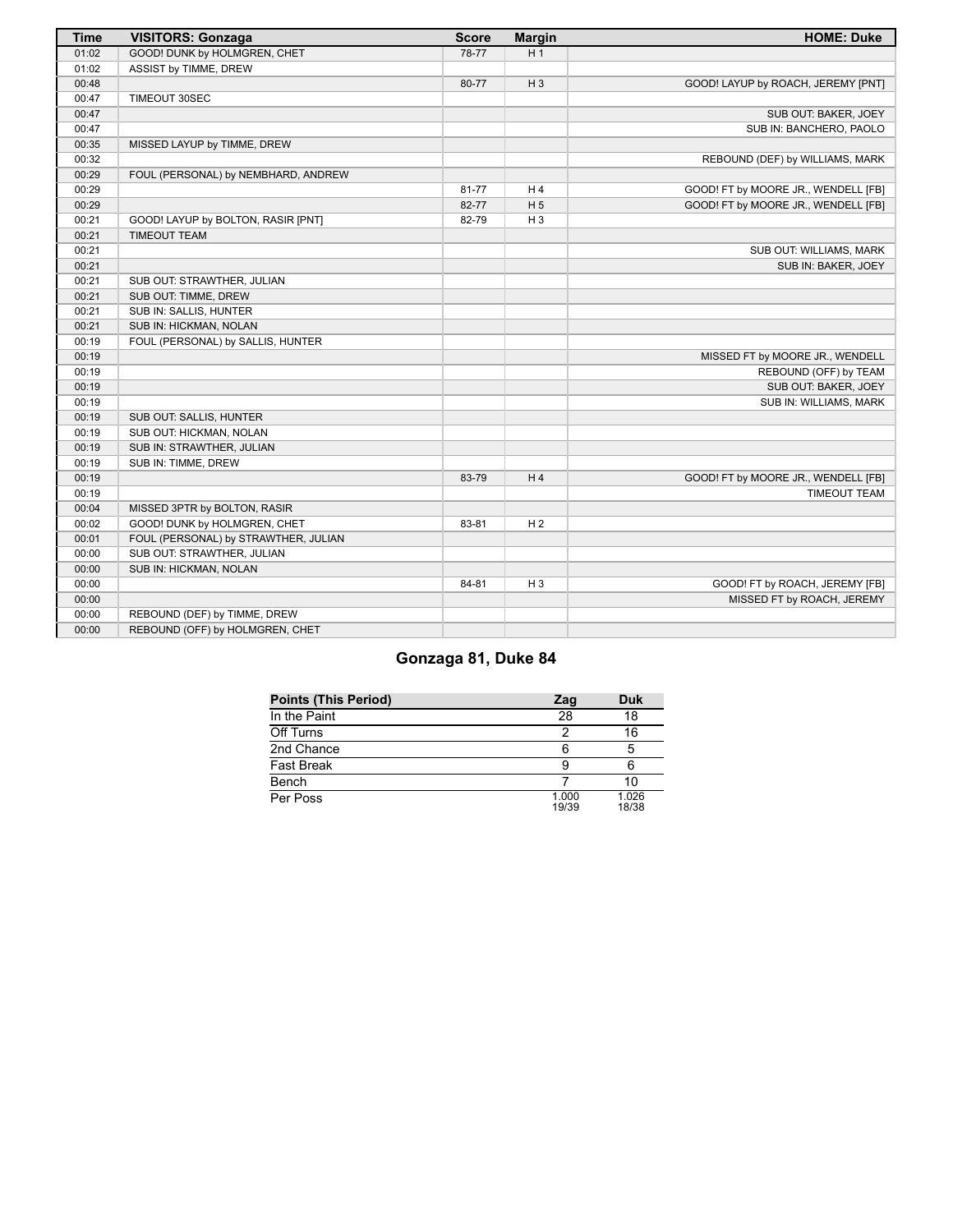### **Official Scoring/Possession Reference Chart Gonzaga vs Duke Period 1 November 26, 2021 at T-Mobile Arena - Las Vegas, NV**



#### **Period 1**

#### **Starters:**

**Gonzaga**: 0 STRAWTHER,JULIAN (G); 2 TIMME,DREW (F); 3 NEMBHARD,ANDREW (G); 34 HOLMGREN,CHET (C); 45 BOLTON,RASIR (G);<br>**Duke**: 0 MOORE JR.,WENDELL (F); 1 KEELS,TREVOR (G); 3 ROACH,JEREMY (G); 5 BANCHERO,PAOLO (F); 15 WILLI

| <b>Time</b> | <b>VISITORS: Gonzaga</b>                | <b>Score</b> | <b>Margin</b>  | <b>HOME: Duke</b>                      |
|-------------|-----------------------------------------|--------------|----------------|----------------------------------------|
| 19:02       | GOOD! FT by NEMBHARD, ANDREW            | $0 - 1$      | V <sub>1</sub> |                                        |
| 19:02       | GOOD! FT by NEMBHARD, ANDREW            | $0 - 2$      | V <sub>2</sub> |                                        |
| 18:41       | GOOD! LAYUP by TIMME, DREW              | $0 - 4$      | V <sub>4</sub> |                                        |
| 18:26       |                                         | $2 - 4$      | V <sub>2</sub> | GOOD! JUMPER by BANCHERO, PAOLO        |
| 18:08       |                                         | 4-4          | Τ              | GOOD! LAYUP by WILLIAMS, MARK          |
| 18:01       | GOOD! LAYUP by HOLMGREN, CHET [PNT]     | $4-6$        | V <sub>2</sub> |                                        |
| 17:31       |                                         | 7-6          | H <sub>1</sub> | GOOD! 3PTR by KEELS, TREVOR            |
| 17:07       |                                         | $9-6$        | H <sub>3</sub> | GOOD! DUNK by WILLIAMS, MARK           |
| 16:15       | GOOD! LAYUP by BOLTON, RASIR [FB]       | $9-8$        | H <sub>1</sub> |                                        |
| 15:19       |                                         | $11 - 8$     | $H_3$          | GOOD! LAYUP by ROACH, JEREMY           |
| 14:59       |                                         | $13 - 8$     | H <sub>5</sub> | GOOD! LAYUP by MOORE JR., WENDELL [FB] |
| 14:46       | GOOD! LAYUP by STRAWTHER, JULIAN [PNT]  | $13 - 10$    | $H_3$          |                                        |
| 14:05       |                                         | $14 - 10$    | H 4            | GOOD! FT by JOHN, THEO                 |
| 13:13       |                                         | $17 - 10$    | H 7            | GOOD! 3PTR by BANCHERO, PAOLO          |
| 12:43       | GOOD! 3PTR by BOLTON, RASIR             | $17-13$      | H 4            |                                        |
| 11:46       | GOOD! 3PTR by BOLTON, RASIR             | 17-16        | H 1            |                                        |
| 10:36       |                                         | 19-16        | $H_3$          | GOOD! LAYUP by BANCHERO, PAOLO         |
| 10:32       | GOOD! DUNK by HOLMGREN, CHET [PNT]      | 19-18        | H <sub>1</sub> |                                        |
| 10:23       |                                         | $21 - 18$    | $H_3$          | GOOD! LAYUP by BANCHERO, PAOLO         |
| 10:23       |                                         | $22 - 18$    | H4             | GOOD! FT by BANCHERO, PAOLO            |
| 09:52       |                                         | 24-18        | H <sub>6</sub> | GOOD! DUNK by WILLIAMS, MARK [FB]      |
| 09:26       |                                         | 27-18        | H 9            | GOOD! 3PTR by BANCHERO, PAOLO [FB]     |
| 09:13       | GOOD! LAYUP by STRAWTHER, JULIAN [PNT]  | 27-20        | H 7            |                                        |
| 08:35       |                                         | 28-20        | H 8            | GOOD! FT by ROACH, JEREMY [FB]         |
| 08:35       |                                         | 29-20        | H 9            | GOOD! FT by ROACH, JEREMY [FB]         |
| 08:25       | GOOD! 3PTR by BOLTON, RASIR             | 29-23        | H <sub>6</sub> |                                        |
| 08:11       |                                         | $31 - 23$    | H <sub>8</sub> | GOOD! DUNK by BANCHERO, PAOLO          |
| 07:59       | GOOD! LAYUP by TIMME, DREW [PNT]        | $31 - 25$    | H <sub>6</sub> |                                        |
| 07:33       | GOOD! JUMPER by STRAWTHER, JULIAN [PNT] | $31 - 27$    | H 4            |                                        |
| 06:53       |                                         | 34-27        | H 7            | GOOD! 3PTR by BANCHERO, PAOLO          |
| 06:35       | GOOD! FT by TIMME, DREW                 | 34-28        | H <sub>6</sub> |                                        |
| 06:08       |                                         | 36-28        | H 8            | GOOD! DUNK by WILLIAMS, MARK           |
| 05:30       | GOOD! LAYUP by TIMME, DREW [PNT]        | 36-30        | H <sub>6</sub> |                                        |
| 04:59       | GOOD! LAYUP by NEMBHARD, ANDREW         | 36-32        | H4             |                                        |
| 04:00       |                                         | 38-32        | H <sub>6</sub> | GOOD! LAYUP by MOORE JR., WENDELL      |
| 03:41       |                                         | 40-32        | H 8            | GOOD! JUMPER by BANCHERO, PAOLO        |
| 03:21       | GOOD! LAYUP by BOLTON, RASIR [PNT]      | 40-34        | H <sub>6</sub> |                                        |
| 02:58       |                                         | 42-34        | H <sub>8</sub> | GOOD! JUMPER by WILLIAMS, MARK [PNT]   |
| 02:34       | GOOD! FT by STRAWTHER, JULIAN           | 42-35        | H 7            |                                        |
| 02:10       |                                         | 43-35        | H <sub>8</sub> | GOOD! FT by WILLIAMS, MARK             |
| 02:01       | GOOD! JUMPER by TIMME, DREW             | 43-37        | H <sub>6</sub> |                                        |
| 01:15       |                                         | 45-37        | H 8            | GOOD! JUMPER by KEELS, TREVOR [PNT]    |
| 01:02       | GOOD! JUMPER by HOLMGREN, CHET [PNT]    | 45-39        | H <sub>6</sub> |                                        |
| 00:32       | GOOD! 3PTR by STRAWTHER, JULIAN         | 45-42        | $H_3$          |                                        |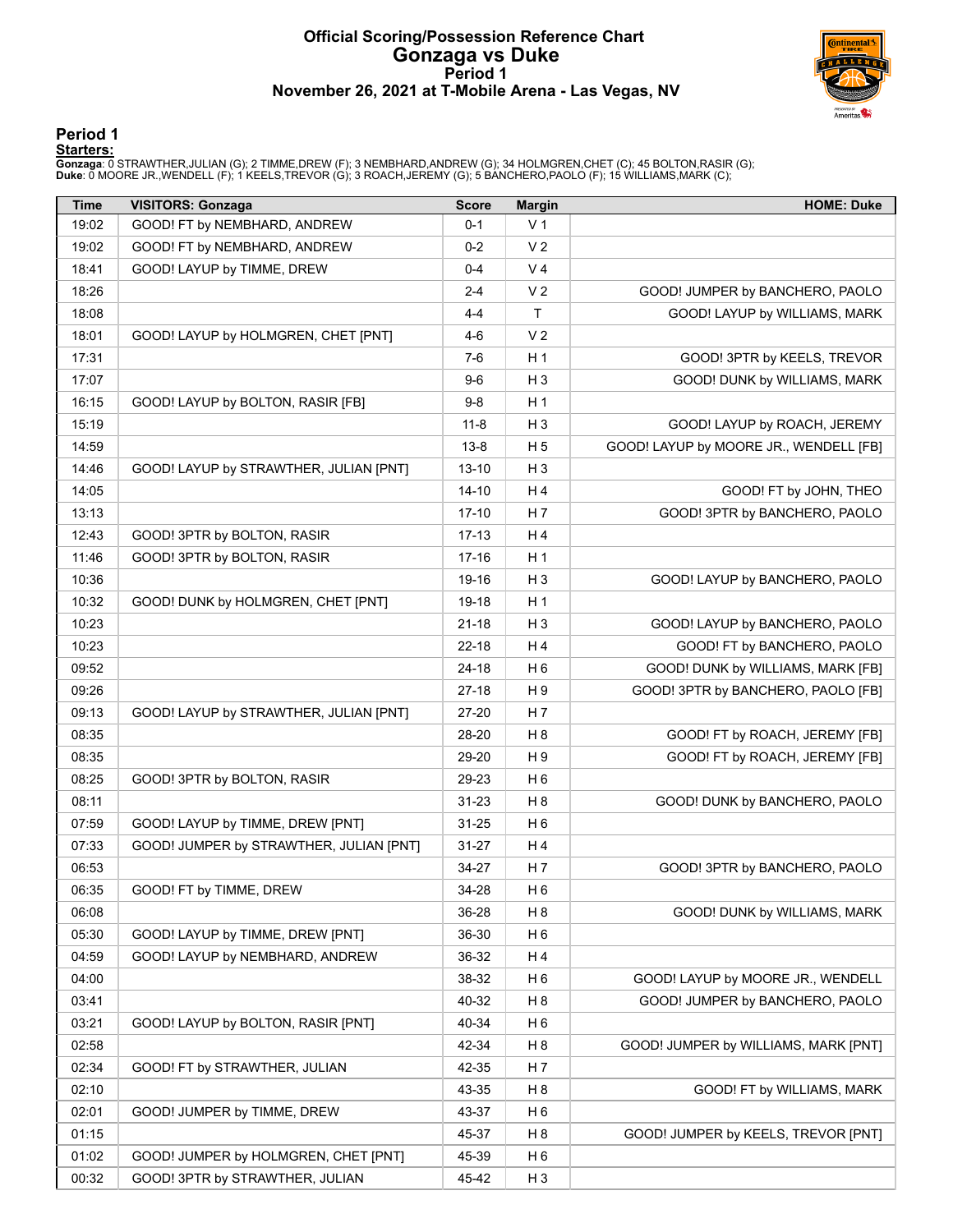**Gonzaga 42, Duke 45**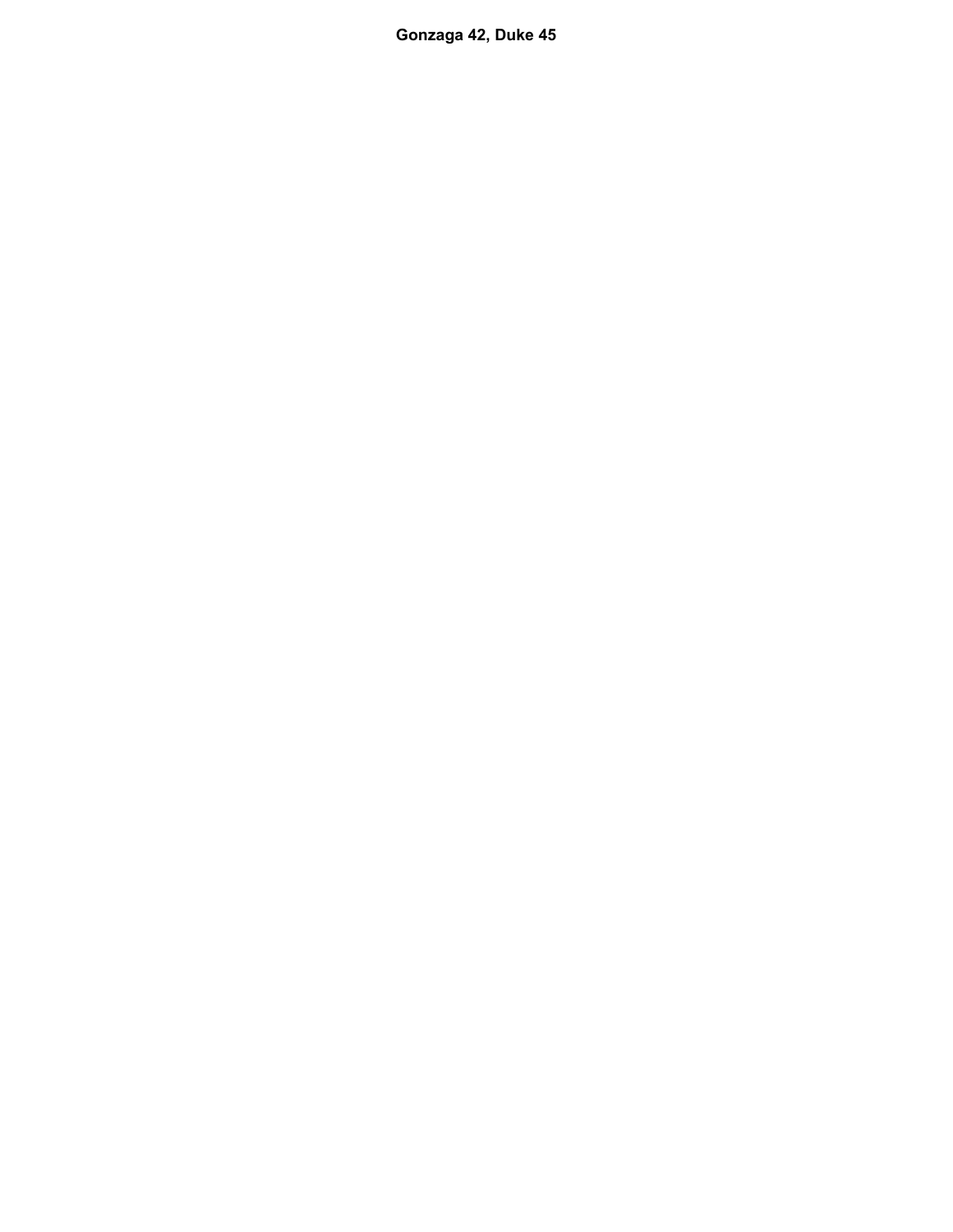### **Official Scoring/Possession Reference Chart Gonzaga vs Duke Period 2 November 26, 2021 at T-Mobile Arena - Las Vegas, NV**



#### **Period 2**

#### **Starters:**

**Gonzaga**: 0 STRAWTHER,JULIAN (G); 2 TIMME,DREW (F); 3 NEMBHARD,ANDREW (G); 34 HOLMGREN,CHET (C); 45 BOLTON,RASIR (G);<br>**Duke**: 0 MOORE JR.,WENDELL (F); 1 KEELS,TREVOR (G); 3 ROACH,JEREMY (G); 5 BANCHERO,PAOLO (F); 15 WILLI

| Time  | <b>VISITORS: Gonzaga</b>               | <b>Score</b> | <b>Margin</b>  | <b>HOME: Duke</b>                       |
|-------|----------------------------------------|--------------|----------------|-----------------------------------------|
| 19:24 |                                        | 47-42        | H <sub>5</sub> | GOOD! DUNK by WILLIAMS, MARK [PNT]      |
| 19:06 | GOOD! LAYUP by STRAWTHER, JULIAN       | 47-44        | H <sub>3</sub> |                                         |
| 18:42 | GOOD! 3PTR by STRAWTHER, JULIAN        | 47-47        | $\mathsf{T}$   |                                         |
| 18:11 |                                        | 50-47        | $H_3$          | GOOD! 3PTR by MOORE JR., WENDELL        |
| 18:00 | GOOD! LAYUP by TIMME, DREW             | 50-49        | H <sub>1</sub> |                                         |
| 17:41 |                                        | 52-49        | $H_3$          | GOOD! LAYUP by MOORE JR., WENDELL       |
| 17:30 | GOOD! LAYUP by TIMME, DREW             | 52-51        | H <sub>1</sub> |                                         |
| 17:00 | GOOD! FT by TIMME, DREW                | $52 - 52$    | $\mathsf T$    |                                         |
| 17:00 | GOOD! FT by TIMME, DREW                | 52-53        | V <sub>1</sub> |                                         |
| 16:19 |                                        | 54-53        | H <sub>1</sub> | GOOD! LAYUP by MOORE JR., WENDELL [PNT] |
| 15:44 |                                        | 56-53        | H <sub>3</sub> | GOOD! JUMPER by JOHN, THEO [PNT]        |
| 15:11 |                                        | 58-53        | H <sub>5</sub> | GOOD! JUMPER by JOHN, THEO [PNT]        |
| 15:04 | GOOD! 3PTR by STRAWTHER, JULIAN [FB]   | 58-56        | H <sub>2</sub> |                                         |
| 14:14 | GOOD! LAYUP by HOLMGREN, CHET [PNT]    | 58-58        | T              |                                         |
| 13:42 | GOOD! DUNK by WATSON, ANTON            | 58-60        | V <sub>2</sub> |                                         |
| 12:44 |                                        | 61-60        | H <sub>1</sub> | GOOD! 3PTR by BAKER, JOEY               |
| 12:23 | GOOD! LAYUP by NEMBHARD, ANDREW [FB]   | 61-62        | V <sub>1</sub> |                                         |
| 11:50 | GOOD! JUMPER by STRAWTHER, JULIAN [FB] | 61-64        | $V_3$          |                                         |
| 10:14 |                                        | 63-64        | V <sub>1</sub> | GOOD! LAYUP by WILLIAMS, MARK [PNT]     |
| 09:52 |                                        | 66-64        | H <sub>2</sub> | GOOD! 3PTR by BAKER, JOEY               |
| 09:42 | GOOD! LAYUP by WATSON, ANTON           | 66-66        | Τ              |                                         |
| 09:19 | GOOD! JUMPER by HOLMGREN, CHET [PNT]   | 66-68        | V <sub>2</sub> |                                         |
| 08:41 | GOOD! LAYUP by HICKMAN, NOLAN [FB]     | 66-70        | V <sub>4</sub> |                                         |
| 08:18 |                                        | 68-70        | V <sub>2</sub> | GOOD! JUMPER by MOORE JR., WENDELL      |
| 06:05 |                                        | 69-70        | V <sub>1</sub> | GOOD! FT by BANCHERO, PAOLO             |
| 05:52 | GOOD! DUNK by HOLMGREN, CHET [PNT]     | 69-72        | $V_3$          |                                         |
| 05:16 |                                        | 71-72        | V <sub>1</sub> | GOOD! LAYUP by WILLIAMS, MARK           |
| 05:07 | GOOD! FT by WATSON, ANTON              | 71-73        | V <sub>2</sub> |                                         |
| 04:41 |                                        | 73-73        | $\mathsf T$    | GOOD! LAYUP by ROACH, JEREMY [PNT]      |
| 04:31 |                                        | 74-73        | H <sub>1</sub> | GOOD! FT by MOORE JR., WENDELL [FB]     |
| 04:31 |                                        | 75-73        | H <sub>2</sub> | GOOD! FT by MOORE JR., WENDELL [FB]     |
| 01:49 |                                        | 76-73        | $H_3$          | GOOD! FT by KEELS, TREVOR               |
| 01:36 | GOOD! LAYUP by TIMME, DREW             | 76-75        | H <sub>1</sub> |                                         |
| 01:06 |                                        | 77-75        | H <sub>2</sub> | GOOD! FT by MOORE JR., WENDELL          |
| 01:06 |                                        | 78-75        | H <sub>3</sub> | GOOD! FT by MOORE JR., WENDELL          |
| 01:02 | GOOD! DUNK by HOLMGREN, CHET           | 78-77        | H <sub>1</sub> |                                         |
| 00:48 |                                        | 80-77        | H <sub>3</sub> | GOOD! LAYUP by ROACH, JEREMY [PNT]      |
| 00:29 |                                        | 81-77        | H 4            | GOOD! FT by MOORE JR., WENDELL [FB]     |
| 00:29 |                                        | 82-77        | H <sub>5</sub> | GOOD! FT by MOORE JR., WENDELL [FB]     |
| 00:21 | GOOD! LAYUP by BOLTON, RASIR [PNT]     | 82-79        | $H_3$          |                                         |
| 00:19 |                                        | 83-79        | H 4            | GOOD! FT by MOORE JR., WENDELL [FB]     |
| 00:02 | GOOD! DUNK by HOLMGREN, CHET           | 83-81        | H <sub>2</sub> |                                         |
| 00:00 |                                        | 84-81        | H <sub>3</sub> | GOOD! FT by ROACH, JEREMY [FB]          |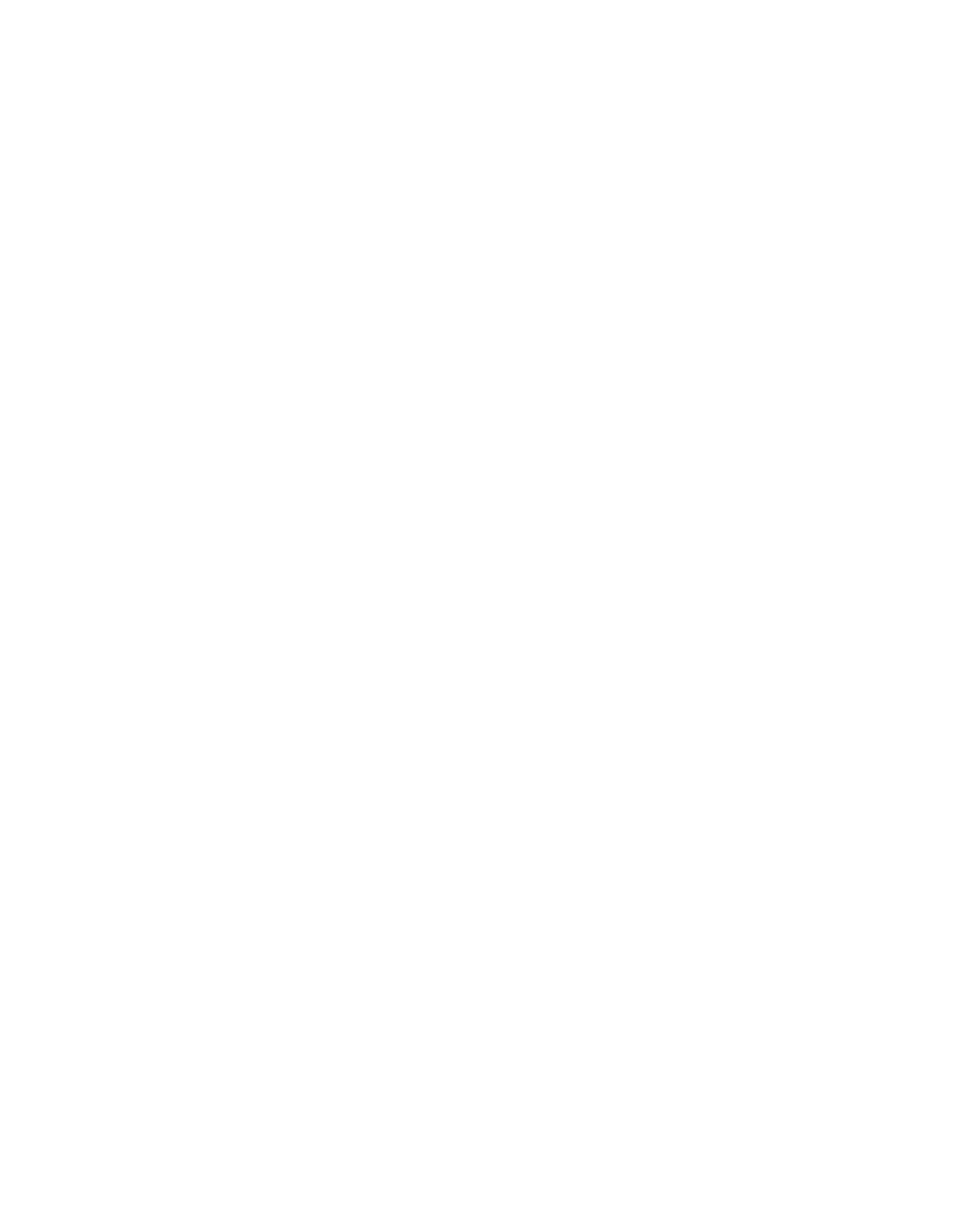#### **Official Substitutions Log Gonzaga vs Duke Period 1 November 26, 2021 at T-Mobile Arena - Las Vegas, NV**



| <b>VISITORS: Gonzaga</b>     | <b>Time</b> | <b>Score</b> | <b>HOME: Duke</b>           |
|------------------------------|-------------|--------------|-----------------------------|
| 0 STRAWTHER, JULIAN          |             |              | 0 MOORE JR., WENDELL        |
| 2 TIMME, DREW                |             |              | 1 KEELS, TREVOR             |
| 3 NEMBHARD, ANDREW           |             |              | 3 ROACH, JEREMY             |
| 34 HOLMGREN, CHET            |             |              | 5 BANCHERO, PAOLO           |
| 45 BOLTON, RASIR             |             |              | 15 WILLIAMS, MARK           |
|                              | 15:36       | $8-9$        | SUB OUT: WILLIAMS, MARK     |
|                              | 15:36       |              | SUB IN: JOHN, THEO          |
| SUB OUT: 2 TIMME, DREW       | 15:36       |              |                             |
| SUB IN: 22 WATSON, ANTON     | 15:36       |              |                             |
|                              | 14:05       | $10-13$      | SUB OUT: KEELS, TREVOR      |
|                              | 14:05       |              | SUB IN: BAKER, JOEY         |
|                              | 12:15       | $13 - 17$    | SUB OUT: ROACH, JEREMY      |
|                              | 12:15       |              | SUB IN: KEELS, TREVOR       |
| SUB OUT: 34 HOLMGREN, CHET   | 12:15       |              |                             |
| SUB IN: 2 TIMME, DREW        | 12:15       |              |                             |
|                              | 12:15       |              | SUB OUT: BANCHERO, PAOLO    |
|                              | 12:15       |              | SUB IN: GRIFFIN, AJ         |
|                              | 11:48       | $13 - 17$    | SUB OUT: JOHN, THEO         |
|                              | 11:48       |              | SUB IN: WILLIAMS, MARK      |
| SUB OUT: 0 STRAWTHER, JULIAN | 11:48       |              |                             |
| SUB IN: 10 SALLIS, HUNTER    | 11:48       |              |                             |
|                              | 11:23       | $16-17$      | SUB OUT: BAKER, JOEY        |
|                              | 11:23       |              | SUB OUT: GRIFFIN, AJ        |
|                              | 11:23       |              | SUB IN: ROACH, JEREMY       |
|                              | 11:23       |              | SUB IN: BANCHERO, PAOLO     |
| SUB OUT: 22 WATSON, ANTON    | 11:23       |              |                             |
| SUB OUT: 45 BOLTON, RASIR    | 11:23       |              |                             |
| SUB IN: 11 HICKMAN, NOLAN    | 11:23       |              |                             |
| SUB IN: 34 HOLMGREN, CHET    | 11:23       |              |                             |
| SUB OUT: 34 HOLMGREN, CHET   | 10:23       | $18 - 21$    |                             |
| SUB IN: 20 PERRY, KADEN      | 10:23       |              |                             |
| SUB OUT: 10 SALLIS, HUNTER   | 09:20       | 18-27        |                             |
| SUB IN: 0 STRAWTHER, JULIAN  | 09:20       |              |                             |
|                              | 08:35       | $20 - 27$    | SUB OUT: WILLIAMS, MARK     |
|                              | 08:35       |              | SUB IN: JOHN, THEO          |
| SUB OUT: 3 NEMBHARD, ANDREW  | 08:35       |              |                             |
| SUB IN: 45 BOLTON, RASIR     | 08:35       |              |                             |
|                              | 06:35       | 27-34        | SUB OUT: MOORE JR., WENDELL |
|                              | 06:35       |              | SUB OUT: JOHN, THEO         |
|                              | 06:35       |              | SUB IN: BAKER, JOEY         |
|                              | 06:35       |              | SUB IN: WILLIAMS, MARK      |
| SUB OUT: 11 HICKMAN, NOLAN   | 06:35       |              |                             |
| SUB OUT: 20 PERRY.KADEN      | 06:35       |              |                             |
| SUB IN: 3 NEMBHARD, ANDREW   | 06:35       |              |                             |
| SUB IN: 22 WATSON, ANTON     | 06:35       |              |                             |
|                              | 04:06       | 32-36        | SUB OUT: BAKER, JOEY        |
|                              | 04:06       |              | SUB IN: MOORE JR., WENDELL  |
|                              | 02:34       | 35-42        | SUB OUT: BANCHERO, PAOLO    |
|                              | 02:34       |              | SUB IN: GRIFFIN, AJ         |
| SUB OUT: 2 TIMME, DREW       | 01:27       | $37 - 43$    |                             |
| SUB IN: 34 HOLMGREN, CHET    | 01:27       |              |                             |
|                              |             |              |                             |

**Gonzaga 42, Duke 45**